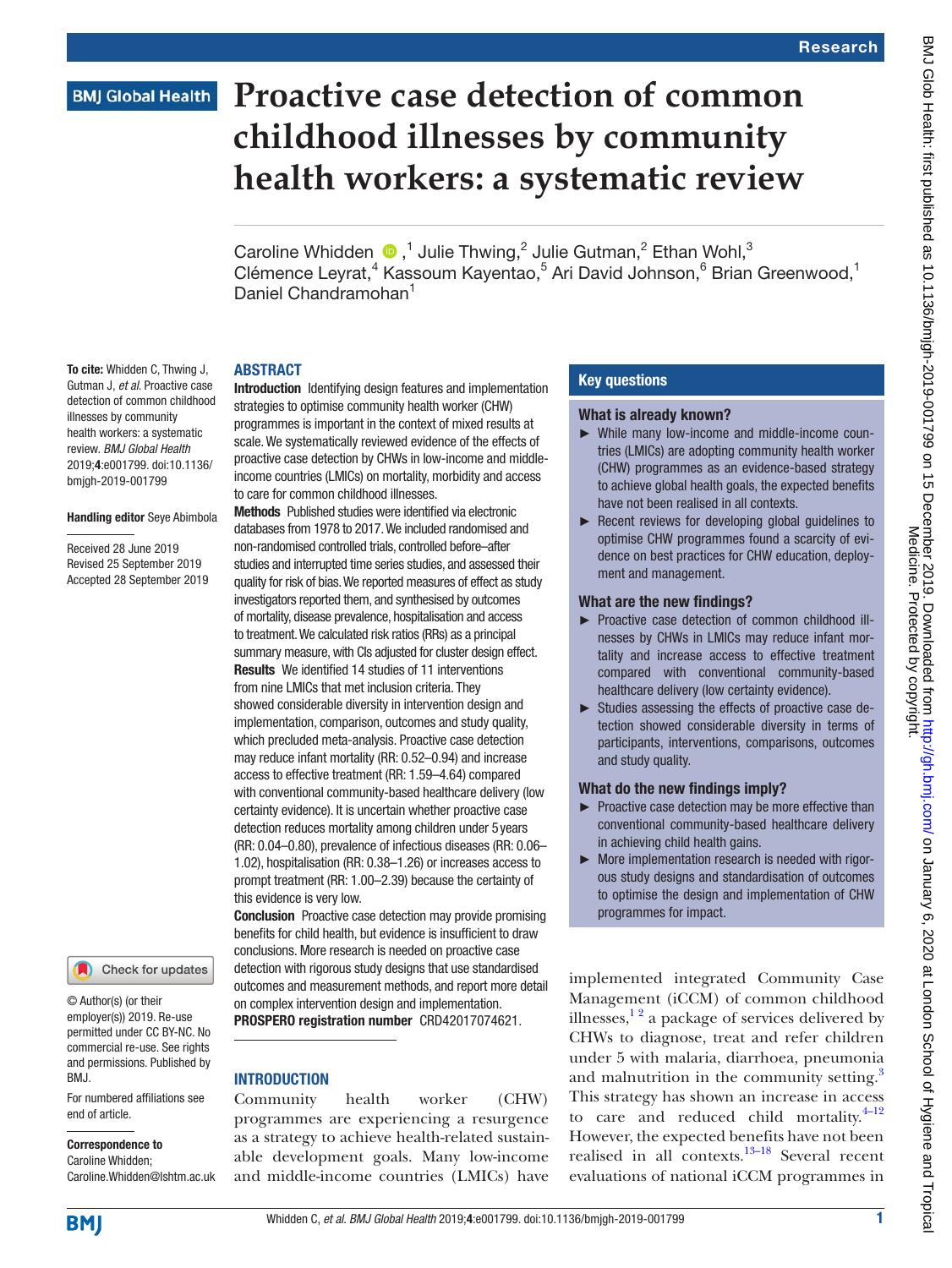Burkina Faso, Ethiopia and Malawi did not find impacts on care-seeking or child mortality.<sup>19-22</sup>

These programmes shared certain design features that may have contributed to the lack of overall effects by not addressing barriers to care, such as user fees for services,  $23-25$  lack of adequate CHW supervision,  $26-28$  or provision only for patients who sought care from a fixed site. As more countries scale up CHW programmes, it is critical to understand how to best design and implement iCCM, and CHW services more broadly, in order to realise their full potential.

A recent series of systematic reviews to inform WHO guidelines for optimising CHW programmes found a scarcity of evidence on best practices for several key policy areas, including CHW training, supervision and deployment, and calls specifically for more research on CHW workflow.<sup>[29](#page-16-7)</sup> We conducted a systematic review of the evidence for the effectiveness of proactive case detection by CHWs to improve access to care and reduce morbidity and mortality. By proactively seeking out patients at home to offer diagnosis and treatment or referral, a proactive workflow has the potential to overcome barriers to care, including direct and indirect costs, distance, mistrust and gender inequality, reduce the time from onset of a condition to services, and consequently reduce disease progression and mortality.

#### **METHODS**

#### Inclusion criteria

#### Study designs

Studies from LMICs involving community-based, proactive case detection of common childhood illnesses were identified. Anticipating that randomised trials of healthcare service delivery would be very few, we included a broader range of study designs in line with Cochrane Effective Practice and Organisation of Care (EPOC) group recommendations[.30](#page-16-8) These included randomised controlled trials (RCTs) and non-randomised controlled trials (NRCTs), controlled before–after (CBA) studies, interrupted time series (ITS) and repeated measure studies.

#### Interventions and comparisons

To be eligible for inclusion, studies needed to evaluate a primary healthcare intervention that included proactive case-finding home visits by CHWs for the purpose of searching for and identifying, through history and/or diagnostics, cases of common childhood illness, including malaria, diarrhoea, pneumonia, malnutrition, HIV or tuberculosis. These conditions were chosen because they are covered by international protocols for iCCM of common childhood illnesses $\frac{31}{1}$  and/or contribute a substantial disease burden in LMICs. Studies needed to compare proactive healthcare delivery to usual or supplemented primary care available from facilities and/or CHWs that did not involve home visits for the purpose of identifying sick patients.

# CHWs and trial participants

In accordance with earlier reviews, a CHW was defined as any lay health worker who received training to perform

tasks related to primary healthcare delivery but had not received professional medical or paramedical education. $32$  Recipients of proactive case-finding home visits had to include children under 5years of age.

## **Outcomes**

We included studies if they assessed any of the following outcomes: (1) mortality among children under 5years of age or infants aged 0–11 months; (2) prevalence or incidence of disease; (3) hospitalisation; (4) access to healthcare services; (5) harms or adverse effects; (6) costs or economic effects.

Our review focused on assessing proactive case detection as an adjoint to iCCM. As causes of neonatal deaths in LMICs differ from those of post-neonatal child deaths, we did not include studies that were restricted to neonates, that is, intervening solely in the neonatal period and reporting solely on neonatal outcomes. Nevertheless, we retained studies from our search that assessed childhood illness starting from the first day of life and reported outcomes separately for neonates and infants.

## Search strategy

We searched the following electronic databases for studies meeting the eligibility criteria, in addition to contacting researchers with expertise relevant to the review topic:

- ► MEDLINE Ovid (1946 to September Week 4 2017) (searched 10 October 2017);
- Embase (1947 to 2017 October 20) (searched 23 October 2017);
- Global Health Database (1910 to 2017Week 41) (searched 23 October 2017);
- ► Cochrane Central Register of Controlled Trials (searched 9 November 2017);
- ► WHO Library (searched 30 November 2017).

The search strategy included terms to capture the following concepts describing the intervention: (i) proactive case detection—broad search terms were used to maximise sensitivity given a lack of MeSH terms for this concept; (ii) CHWs—search terms were adapted from a review by Lewin and colleagues $32$  and (iii) condition. A combination of two methodological search filters was adapted to capture a fourth concept for appropriate study design: (iv) the sensitivity-maximising Cochrane MEDLINE filter for RCTs and an EPOC filter for nonrandomised trials. The search included publications since 1978, the year of the Alma-Ata Declaration, which marked a restructuring of the global health agenda towards primary healthcare provision by CHWs. No language restrictions were applied. Full strategies and results are provided in [online supplementary file 1.](https://dx.doi.org/10.1136/bmjgh-2019-001799)

# Data collection and analysis

#### Selection of studies

Studies retrieved from the search were uploaded onto Covidence, a Cochrane technology platform for systematic reviews. $33$  Two reviewers (CW and JT or JG) independently screened titles, abstracts and full-text articles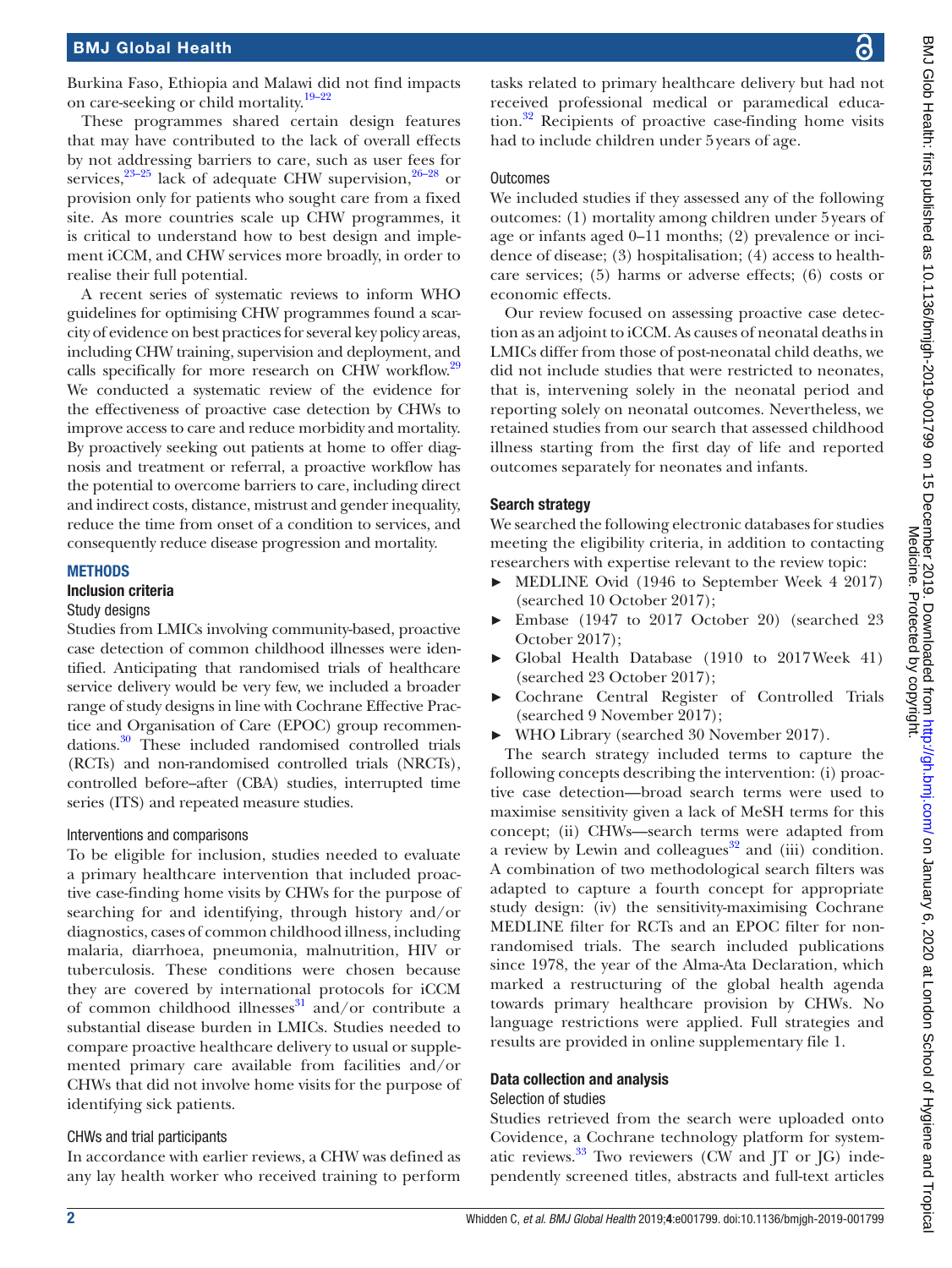for eligibility. Inclusion was determined by consensus or in consultation with a third reviewer (JT or JG).

#### Data extraction and quality assessment

Two reviewers (CW and EW) independently extracted data from included studies related to study identification, methods, population, interventions, implementation of intervention, outcomes and results using a data extraction form designed in Covidence. Two reviewers (CW and EW) independently assessed the quality of included studies using the EPOC risk of bias tool for studies with a separate control group;  $34$  allocation concealment was removed from the quality assessment criteria as reviewers deemed this domain inapplicable due to the nature of the intervention under review. Consensus on data extraction and quality assessment was reached in discussion or in consultation with a third reviewer (JT or JG).

#### Data synthesis

We reported measures of effect in the same way that study investigators reported them and synthesised them by type of outcome. For studies with a separate control group, we included only the measure of effect derived by comparing the intervention group to the control group, if multiple comparisons were reported. For studies with no separate control group, we included baseline to end-line comparisons. We calculated risk ratios (RRs) for dichotomous data to allow for comparisons across studies. If appropriate denominators (eg, number of live births for mortality outcomes) were not reported, we used population estimates reported in the study to approximate the denominator. We calculated 95% CIs, adjusting for clustering using the intracluster correlation coefficient (ICC) reported in the study, if available.<sup>35</sup> If not available, we used a conservative ICC of 0.05 for all studies with a cluster design, as the ICC was <0.001 in the three studies for which it was reported. We assessed heterogeneity across studies for each outcome type both qualitatively and quantitatively using the  $I^2$  statistic, which describes the percentage of total variation across studies that is due to heterogeneity rather than chance.<sup>36</sup> Two reviewers (CW and JT or JG) independently assessed the certainty of evidence for each analysis using the Grading of Recommendations, Assessment, Development and Evaluation approach, $37 38$  which takes into account study design, risk of bias, inconsistency, indirectness/applicability, imprecision and strength of association. Consensus was reached through discussion or in consultation with a third reviewer (JT or JG).

## **RESULTS**

#### Characteristics of included studies

Excluding duplicates, a total of 442 abstracts were screened for eligibility (figure 1 in [online supplemen](https://dx.doi.org/10.1136/bmjgh-2019-001799)[tary file 2](https://dx.doi.org/10.1136/bmjgh-2019-001799)). Fourteen studies were included, including five cluster RCTs ([table](#page-3-0) 1). Complete information on the characteristics and risk of bias for each study is available in [online supplementary file 3](https://dx.doi.org/10.1136/bmjgh-2019-001799).

## Study settings

Among the 14 included studies, seven were from Africa (three KwaZulu-Natal, South Africa,  $39-41$  two Mali,  $42\frac{43}{2}$ one Ethiopia<sup>44</sup> and one Senegal.<sup>45</sup> The two reports from Mali<sup>42 43</sup> and the two from rural South Africa,  $40\frac{40\frac{41}{1}}{41}$  respectively, studied the same interventions delivered to the same populations, differing only with regard to when and in South Africa, how—impact was assessed. Six studies were from Southeast Asia (three India,  $46-48$  one Bangladesh, $^{49}$  one Nepal<sup>50</sup> and one Pakistan.<sup>51</sup> Two reports from Haryana, India<sup>4748</sup> evaluated the same intervention delivered to the same population but assessed different outcomes. One study was from the Americas, in Dominican Republic.<sup>52</sup> Four studies took place in urban or periurban settings,  $39\frac{42\frac{43}{52}}{31}$  and eight in rural settings;<sup>40 41 44–46 49–51</sup> the studies in Haryana<sup>[47 48](#page-17-9)</sup> did not indicate whether the setting was rural or urban.

## Study designs and outcomes

The KwaZulu-Natal, South Africa<sup>39-41</sup> and Haryana, India[47 48](#page-17-9) studies were cluster RCTs that evaluated a range of access to care, morbidity and mortality outcomes; the rural South Africa study did not report outcomes separately for children under  $5$  years.<sup>40 41</sup> Two studies were NRCTs that measured morbidity outcomes;<sup>[49 52](#page-17-6)</sup> the Bangladesh study did not report outcomes separately for children under  $5$ years.<sup>49</sup> The Nepal study<sup>50</sup> that used a non-randomised, stepped-wedge design to assess risk of death among infants and children did not compare results between early and late treatment groups. Instead, it compared annual risks to baseline and used a test for trend to assess programme maturity. This study was therefore considered in this review to be an uncontrolled before–after study from baseline to end-line.

Four studies used a CBA design<sup>44-46 51</sup> and reported percent differences or difference-in-differences for mortality, morbidity or access to care outcomes. However, some did not use the baseline or control group appropriately. The Pakistan study $51$  reported different baseline years for intervention and control areas; therefore, this study was deemed a NRCT and only the postintervention comparison between groups was presented in this review. The Ethiopia study $44$  presented a number of before–after access to care indicators for the intervention group, but only present before–after data for the comparison group for one outcome, the tuberculosis case notification rate; outcomes were not reported separately for children under 5 years. Finally, the Mali studies<sup>[42 43](#page-17-1)</sup> were included as ITS designs; yet, with only one baseline, they lacked a comparative preintervention trend and thus were treated in the review as uncontrolled before–after studies from baseline to end-line.

# **Participants**

Half of the studies extended CHW services to the entire population,[42–45 49 53 54](#page-17-1) among which only the Mali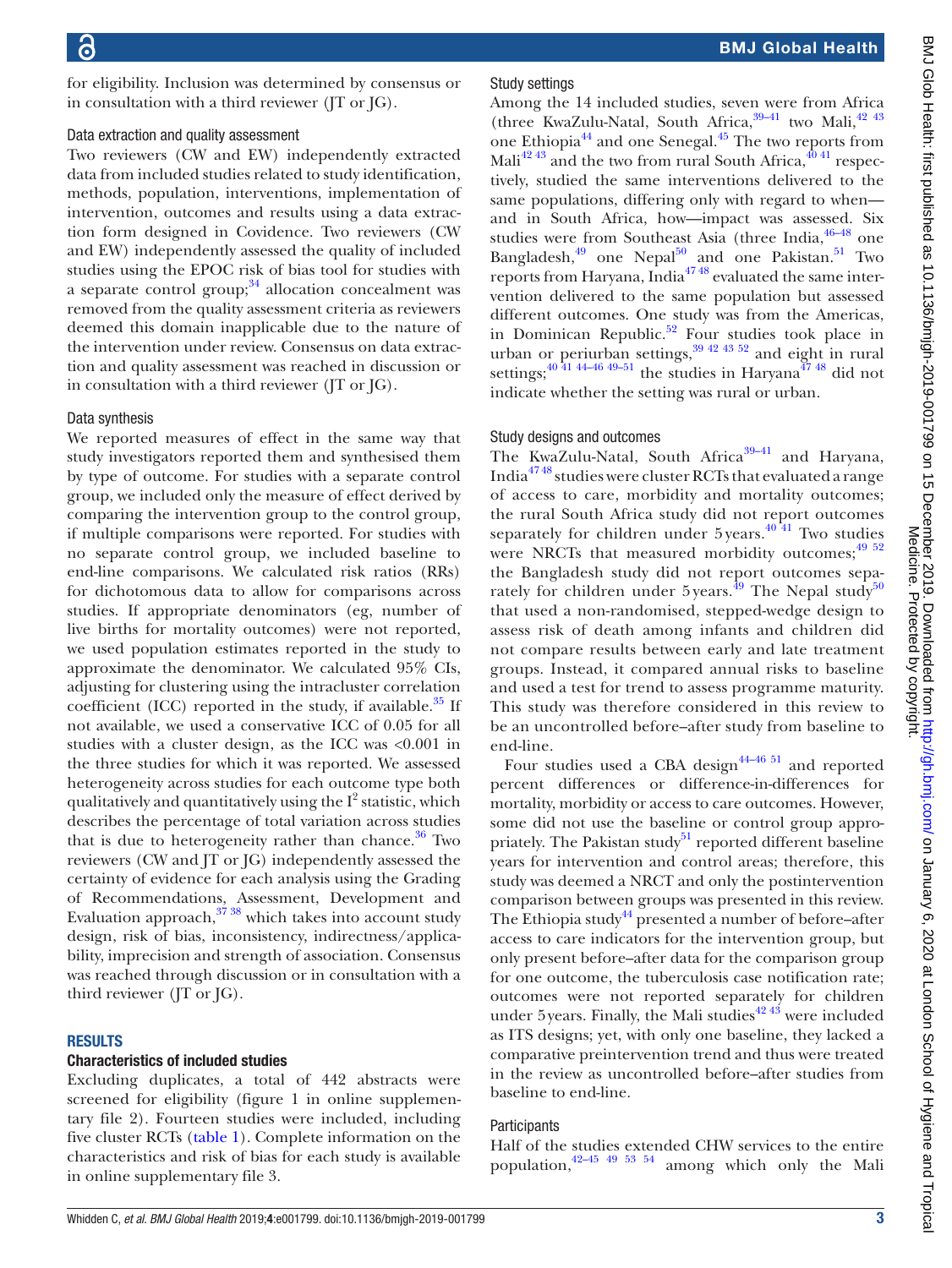<span id="page-3-0"></span>

|                                                    |                                                                   |                                                                                             |                                                                                                                                                          | Characteristics of included studies evaluating proactive case detection of common childhood illnesses by community health workers                                           |                                                                                                               |                                                                                                                                                                                                    |                                                                                                 |                                                                                                                              |
|----------------------------------------------------|-------------------------------------------------------------------|---------------------------------------------------------------------------------------------|----------------------------------------------------------------------------------------------------------------------------------------------------------|-----------------------------------------------------------------------------------------------------------------------------------------------------------------------------|---------------------------------------------------------------------------------------------------------------|----------------------------------------------------------------------------------------------------------------------------------------------------------------------------------------------------|-------------------------------------------------------------------------------------------------|------------------------------------------------------------------------------------------------------------------------------|
|                                                    | Setting                                                           |                                                                                             | Des                                                                                                                                                      | cription of proactive case detection intervention                                                                                                                           |                                                                                                               |                                                                                                                                                                                                    |                                                                                                 |                                                                                                                              |
| Study design<br>(period)                           | allocation<br>+ unit of                                           | + CHW sample<br>Participants                                                                | CHW profile                                                                                                                                              | Conditions                                                                                                                                                                  | Timing                                                                                                        | Cointerventions                                                                                                                                                                                    | Description of<br>control                                                                       | (timepoints)<br><b>Outcomes</b>                                                                                              |
| $(1993 - 1998)$<br>CBA                             | Maharashtra,<br>$C: n=2$<br>Rural,<br>$l: n=1$<br>India;<br>Area  | Mother-baby<br>$C: n=42149$<br>$1: n = 38998$<br>$C: n=?$<br><b>CHWs</b><br>dyads<br>$ln=?$ | performance-linked<br>Educated female<br>VHWs; recruited<br>locally; trained<br>supervised<br>fortnightly;<br>6months;<br>payment                        | danger signs/illnesses,<br>neonatal illnesses and<br>and (in yr. 2-3) home-<br>of mother and infant<br>based management<br>Doorstep detection<br>and follow-up of<br>sepsis | and any day called<br>نې<br>:<br>3, 5, 7, 14, 21, 28<br>Newborn home<br>visits on days 1<br>on for 3year.     | User fee removal<br>male VHWs and<br>Mother's health<br>pneumonia by<br>neonatal care<br>education (in<br>childhood<br>diarrhoea,<br>for VHW<br>CCM of<br>malaria,<br>year 3)<br><b>TBAs</b>       | CCM of childhood<br>diarrhoea by male<br>Routine care +<br>malaria and<br>VHWs                  | perinatal mortality<br>Infant, neonatal,<br>(6 months)                                                                       |
| $(2006 - 2010)$<br>Cluster RCT                     | Haryana, India;<br>Faridabad,<br>PHC area<br>$C: n=9$<br>$l: n=9$ | Mother-baby<br>$C: n = 30920$<br>$ln - 29782$<br>$ln = 601$<br>$C: n=?$<br>CHWs<br>dyads    | Anganwadi workers<br>roles filled (ASHAs);<br>vacant supervisory<br>le drug depot<br>trained additional<br>8 days in IMNCI;<br>task-based pay;<br>villag | diarrhoea, pneumonia<br>infection, and infant<br>Doorstep detection,<br>referral of newborn<br>danger signs and<br>treatment and/or<br>and malnutrition                     | 7; again if low birth<br>weight on days 14,<br>visits on days 1, 3,<br>Newborn home<br>21,28                  | mother's health<br>for other public<br>IMNCI training<br>providers (eg,<br>and private<br>education<br>Quarterly<br>groups<br>nurses)                                                              | CHW and facility<br>Routine care at<br>levels                                                   | Infant, neonatal,<br>으<br>(1, 3, 6, 9,<br>postnatal<br>perinatal<br>mortality<br>months)                                     |
| <b>Cluster NRCT</b><br>$(05/1978 -$<br>08/1978)    | Bangladesh;<br>$C: n=1$<br>$l$ : n=1<br>Rural,<br>Area            | $C: n=134249$<br>$1: n = 157381$<br>Population<br>$C: n=130$<br>$ln = 160$<br><b>CHWs</b>   | VHWs trained for<br>two half-days on<br>indications, use,<br>hazards of ORS<br>Existing female                                                           | diarrhoea; referral of<br>treatment of simple<br>severe diarrhoea or<br>Doorstep detection<br>(enquiry) and ORS<br>complications                                            | Daily household<br>visits                                                                                     | treatment facility<br>and ambulance<br>free-of-charge<br>ORS packets<br>Diarrhoeal<br>provided<br>Δ                                                                                                | levels+diarrhoeal<br>treatment facility<br>VHW and facility<br>and ambulance<br>Routine care at | $(0-4$ months)<br>admissions<br>Hospital                                                                                     |
| $(2008 - 2015)$<br>Repeated<br>sectional<br>cross- | Periurban,<br>PHC area<br>$l: n=1$<br>Mali;                       | $ln = 56000$<br>Population<br>C: n=NA<br>$ln = 20$<br>CHWs                                  | monthly dedicated<br>supervision; paid<br>Educated female<br>training in iCCM;<br>CHWs; recruited<br>monthly stipend<br>lly; 36-day<br>local             | doorstep detection and<br>treatment of childhood<br>referral, follow-up for<br>all cases of disease;<br>Doorstep detection,<br>malaria                                      | households 2x per<br>day, 6 days/week,<br>aiming to visit all<br>Home visits for<br>at least 2 hour/<br>month | User fee removal<br>PHC training and<br><b>LLIN</b> distribution<br>microenterprise<br>education and<br>infrastructure<br>at CHW and<br>PHC levels<br>improved<br>groups<br><b>Adult</b><br>▲<br>▲ | ≸                                                                                               | Child mortality<br>Prevalence of<br>(0, 12, 24, 36, 48,<br>febrile illness<br>60, 72 and 84<br>Treatment<br>rates<br>months) |
|                                                    |                                                                   |                                                                                             |                                                                                                                                                          |                                                                                                                                                                             |                                                                                                               |                                                                                                                                                                                                    |                                                                                                 | Continued                                                                                                                    |

 $\overline{\partial}$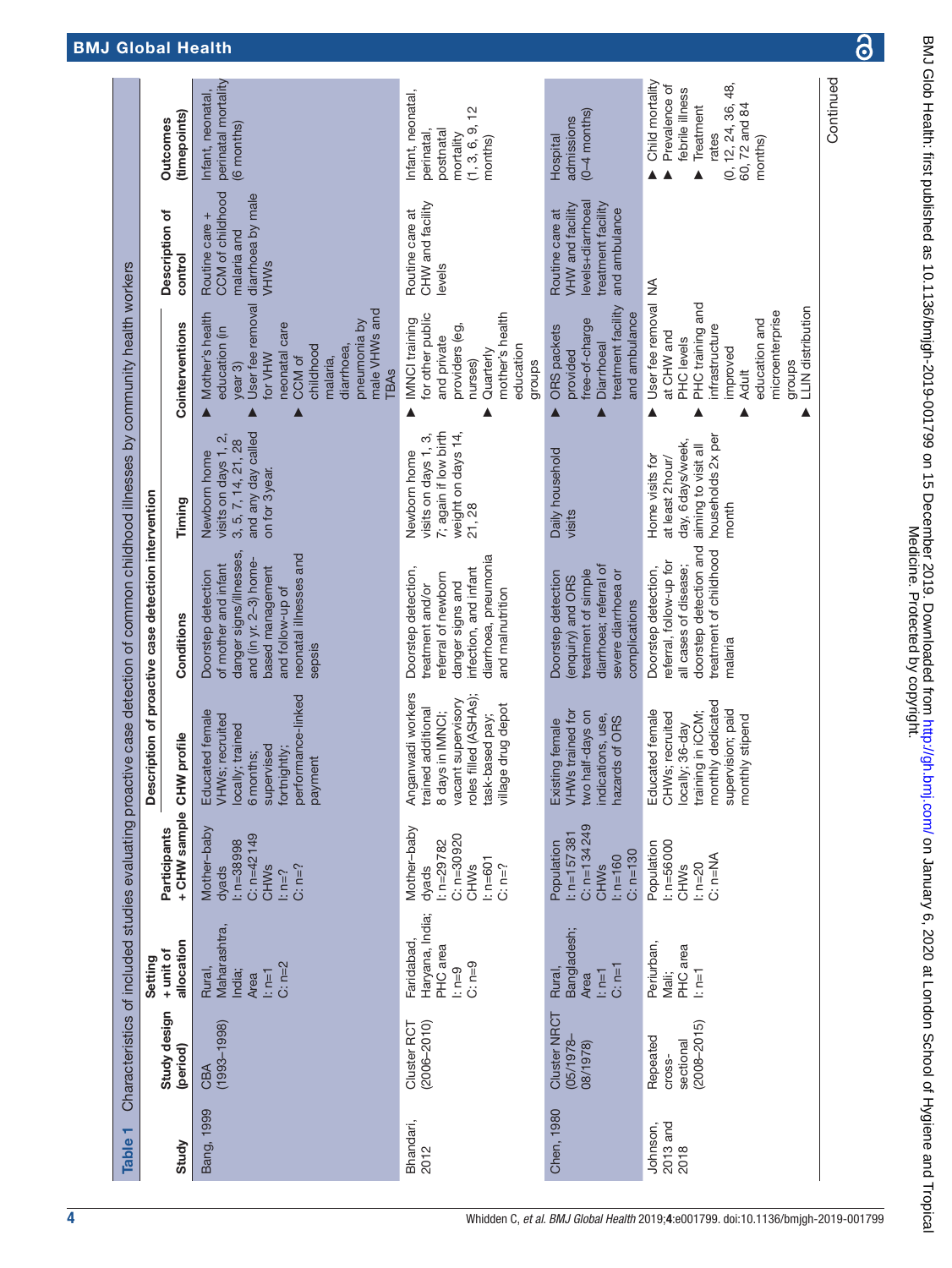| Table <sub>1</sub> | Continued                                                            |                                                                    |                                                                                                 |                                                                                                                                      |                                                                                                                                                            |                                                                                               |                                                                                                                                                    |                                                                                      |                                                                                                                     |
|--------------------|----------------------------------------------------------------------|--------------------------------------------------------------------|-------------------------------------------------------------------------------------------------|--------------------------------------------------------------------------------------------------------------------------------------|------------------------------------------------------------------------------------------------------------------------------------------------------------|-----------------------------------------------------------------------------------------------|----------------------------------------------------------------------------------------------------------------------------------------------------|--------------------------------------------------------------------------------------|---------------------------------------------------------------------------------------------------------------------|
|                    |                                                                      | Setting                                                            |                                                                                                 |                                                                                                                                      | Description of proactive case detection intervention                                                                                                       |                                                                                               |                                                                                                                                                    |                                                                                      |                                                                                                                     |
| Study              | Study design<br>(period)                                             | allocation<br>+ unit of                                            | +CHW sample CHW<br>Participants                                                                 | profile                                                                                                                              | Conditions                                                                                                                                                 | Timing                                                                                        | Cointerventions                                                                                                                                    | Description of<br>control                                                            | (timepoints)<br>Outcomes                                                                                            |
| <b>Khan, 1990</b>  | $(1984 - 1987)$<br>CBA                                               | Rural, Pakistan;<br>$l: n=31$<br>Village<br>$C: n=7$               | <b>Under fives</b><br>$C: n = 1194$<br>$1: n = 4665$<br>$ln n = 17$<br>$C: n=0$<br><b>CHWs</b>  | trained in CCM of<br>symptomatic ARI<br>Educated CHWs<br>recruited locally;                                                          | Doorstep detection of<br>referral for suspected<br>ARI and treatment or<br>pneumonia                                                                       | households visited<br>every 10-14 days<br>Approx. 200                                         | Maternal health<br>Standardised<br>programmes<br>facility ARI<br>education<br>campaign<br>treatment<br>protocol<br>Vaccine                         | vaccine campaign<br>Routine care at<br>facility level +                              | C: quarterly from<br>$(l: 0-33$ months<br>Infant and child<br>$0-33$ months)<br>mortality                           |
| 2015<br>Linn,      | $(07 - 11/2013)$<br>CBA                                              | Senegal;<br>$C: n=15$<br>$ln=15$<br>Village<br>Rural,              | Population<br>$C: n=4747$<br>$1: n = 4217$<br>$C: n=?$<br><b>CHWs</b><br>$ln=?$                 | supervision; paid for<br>training in active<br>community-level<br>and facility-level<br>case detection;<br>HCPs; 1-day<br>added work | individuals of all ages<br>treatment and follow-<br>Doorstep detection,<br>up of malaria for                                                               | every household in<br>Weekly sweeps to<br>the village                                         | Initial community<br>health education<br><b>LLIN</b> distribution<br>mobilisation and<br><b>SMC</b><br>▲                                           | HCP and facility<br>distribution and<br>Routine care at<br>levels+LLIN<br><b>SMC</b> | Care-seeking<br>$(1: 0-21$ weeks<br>prevalence<br>$(0-21$ weeks)<br>Malaria<br>21 weeks)<br>C: 0, 12,<br>rates<br>Δ |
| Mazumder,<br>2014  | Cluster RCT<br>$(2006 - 2010)$                                       | Haryana, India;<br>Faridabad,<br>PHC area<br>$C: n=9$<br>$l: n=9$  | Mother-baby<br>$C: n = 30813$<br>$1: n=29667$<br>$l: n=601$<br>$C: n=?$<br>dyads<br><b>CHWs</b> | as Bhandari,<br>Same<br>2012                                                                                                         | Same as Bhandari,<br>2012                                                                                                                                  | Same as Bhandari,<br>2012                                                                     | Same as Bhandari,<br>2012                                                                                                                          | Same as Bhandari,<br>2012                                                            | $(1, 6, 12$ months)<br>admissions<br>prevalence<br>Treatment<br>Hospital<br>Disease<br>rates                        |
| Navarro,<br>2013   | Cluster NRCT<br>$(2005 - 2007)$                                      | Dominican<br>Republic;<br>Urban,<br>$C: n=8$<br>Parish<br>$l: n=8$ | Mother-child<br>$C: n=337$<br>$: n = 266$<br>$C: n=0$<br><b>CHWs</b><br>dyads<br>$n = ?$        | volunteers; mostly<br>female; 60 hours<br>basic training<br>Community                                                                | (weighing and plotting<br>weight-for-age curve).<br>follow-up and referral<br>Doorstep detection<br>for childhood risk<br>of overweight or<br>malnutrition | birth, then monthly<br>Fortnightly home<br>1.5 month after<br>visits for first<br>until age 2 | childbirth, included<br>that met fortnightly<br>growth monitoring<br>then monthly after<br>newborn care and<br>during pregnancy,<br>Women's groups | Routine care at<br>facility level                                                    | Prevalence of<br>malnutrition,<br>admissions<br>overweight<br>$(0-24$ months)<br>stunting,<br>wasting,<br>Hospital  |
| Pandey, 1991       | $-186/198$<br>randomised<br>wedge trial<br>stepped-<br>1989)<br>Non- | Rural, Nepal;<br>Subdistrict<br>$C: n=10$<br>$l: n=8$              | $1: n = 1/1000$ C:<br><b>Under fives</b><br>$C: n=3377$<br>$1: n = 3307$<br><b>CHWs</b><br>D=U  | fortnightly; stocks<br>ensured; salaried<br>recruited locally;<br>Literate CHWs<br>9-day training;<br>supervised                     | childhood pneumonia<br>Doorstep detection<br>and treatment of                                                                                              | Daily visits to 10-15<br>child households,<br>visiting all target<br>homes every 2<br>weeks   | User fees removed<br>for pneumonia<br>treatment                                                                                                    | Routine care at<br>facility level                                                    | $(0-36$ months)<br>Risk of death                                                                                    |
|                    |                                                                      |                                                                    |                                                                                                 |                                                                                                                                      |                                                                                                                                                            |                                                                                               |                                                                                                                                                    |                                                                                      | Continued                                                                                                           |

<u>ခ</u>

# BMJ Global Health

BMJ Glob Health: first published as 10.1136/bmigh-2019-001799 on 15 December 2019. Downloaded from http://gh.bmj.com/ on January 6, 2020 at London School of Hygiene and Tropical<br>Medicine. BMJ Glob Health: first published as 10.1136/bmjgh-2019-001799 on 15 December 2019. Downloaded from <http://gh.bmj.com/> on January 6, 2020 at London School of Hygiene and Tropical Medicine. Protected by copyright.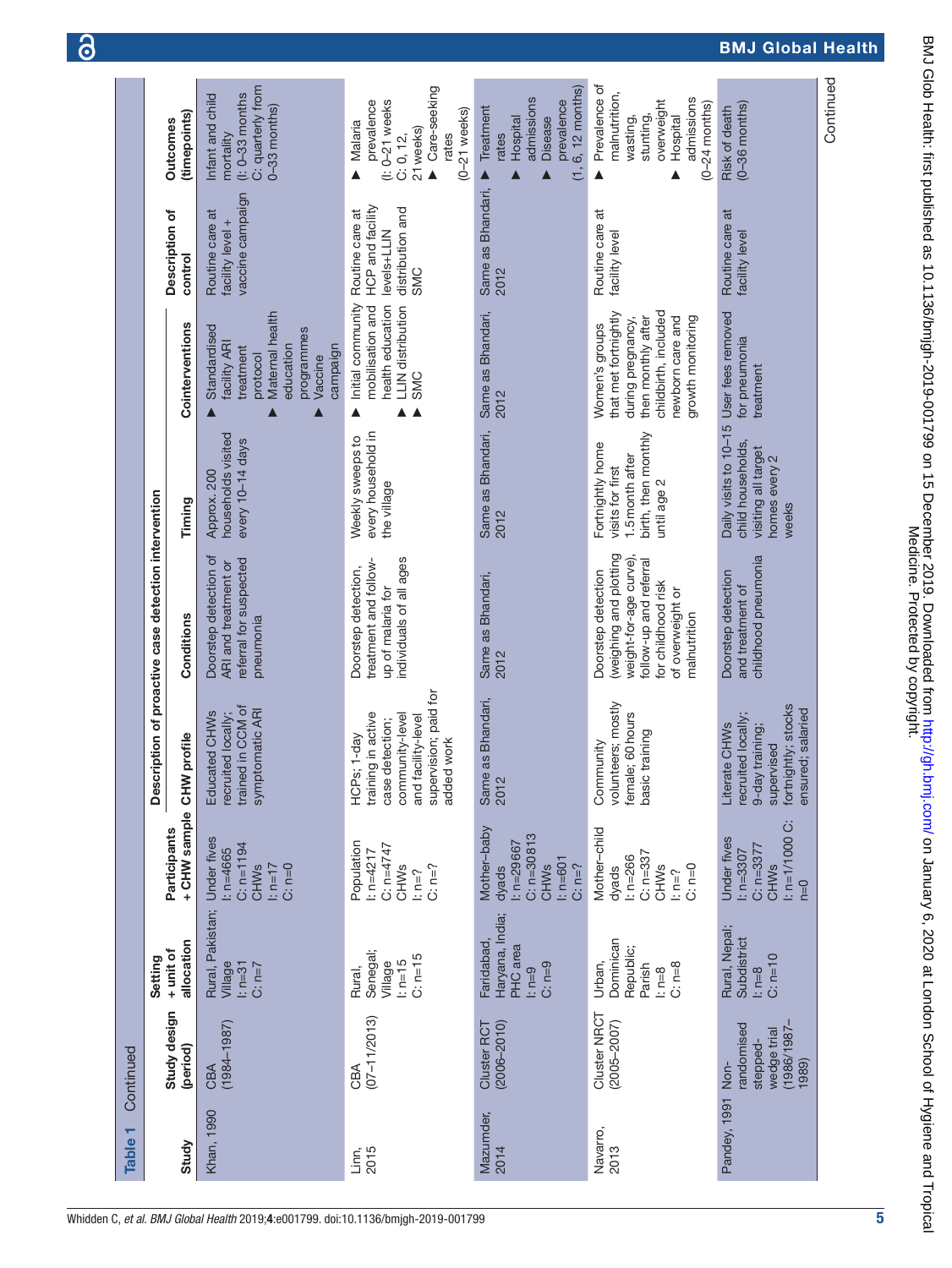| Table <sub>1</sub> | Continued                      |                                                                                                                                                                                                                         |                                                                                               |                                                                                                                                                               |                                                                                                                                                                                                                                                                                                                                                                                                                                                                                                                                                                                                                                                                                                                                                                                                                                                                                                                                                                            |                                                                                                                                 |                                                                                                                                                                                                   |                                                                                                                   |                                                                                                                      |
|--------------------|--------------------------------|-------------------------------------------------------------------------------------------------------------------------------------------------------------------------------------------------------------------------|-----------------------------------------------------------------------------------------------|---------------------------------------------------------------------------------------------------------------------------------------------------------------|----------------------------------------------------------------------------------------------------------------------------------------------------------------------------------------------------------------------------------------------------------------------------------------------------------------------------------------------------------------------------------------------------------------------------------------------------------------------------------------------------------------------------------------------------------------------------------------------------------------------------------------------------------------------------------------------------------------------------------------------------------------------------------------------------------------------------------------------------------------------------------------------------------------------------------------------------------------------------|---------------------------------------------------------------------------------------------------------------------------------|---------------------------------------------------------------------------------------------------------------------------------------------------------------------------------------------------|-------------------------------------------------------------------------------------------------------------------|----------------------------------------------------------------------------------------------------------------------|
|                    |                                | Setting                                                                                                                                                                                                                 |                                                                                               | ≏                                                                                                                                                             | escription of proactive case detection intervention                                                                                                                                                                                                                                                                                                                                                                                                                                                                                                                                                                                                                                                                                                                                                                                                                                                                                                                        |                                                                                                                                 |                                                                                                                                                                                                   |                                                                                                                   |                                                                                                                      |
| Study              | Study design<br>(period)       | allocation<br>+ unit of                                                                                                                                                                                                 | + CHW sample CHW profile<br>Participants                                                      |                                                                                                                                                               | Conditions                                                                                                                                                                                                                                                                                                                                                                                                                                                                                                                                                                                                                                                                                                                                                                                                                                                                                                                                                                 | Timing                                                                                                                          | Cointerventions                                                                                                                                                                                   | Description of<br>control                                                                                         | (timepoints)<br>Outcomes                                                                                             |
| Tomlinson,<br>2014 | $(2008 - 2010)$<br>Cluster RCT | KwaZulu-Natal,<br>South Africa;<br>Subplaces<br>Periurban,<br>$C: n=15$<br>$ln=15$                                                                                                                                      | Mother-baby<br>$C: n=2136$<br>$1: n = 1821$<br>$C: n=?$<br><b>CHWs</b><br>dyads<br>$n = ?$    | and PMTCT; salaried<br>training in IMNCI<br>CHWs recruited<br>locally; 10-day<br>Literate female                                                              | danger signs/illnesses<br>for mother and child<br>Doorstep detection<br>and help seeking                                                                                                                                                                                                                                                                                                                                                                                                                                                                                                                                                                                                                                                                                                                                                                                                                                                                                   | five postnatal home<br>7-8; 2 extra week 1<br>3-4, weeks 2, 3-4,<br>if low birth weight<br>two pregnancy +<br>visits on days 1, | None reported                                                                                                                                                                                     | certificates and<br>help with birth<br>1 CHW home<br>pregnancy+2<br>social grants<br>postnatal to<br>visit during | Care-seeking<br>C: 0-12 weeks)<br>prevalence<br>(Pregnancy+:<br>: 0-8 weeks<br>Neonatal<br>mortality<br>Disease<br>Δ |
| Uwimana,<br>2012   | Cluster RCT<br>$(2009 - 2010)$ | South Africa;<br>KwaZulu-<br>Village<br>$C: n=3$<br>Natal,<br>$l: n=3$<br>Rural,                                                                                                                                        | Population<br>$C: n=50$<br>$l: n=39$<br><b>CHWs</b>                                           | Former (NGO) CHWs Doorstep detection,<br>CCW cadre; 60-day<br>PMTCT; supervised<br>training in TB/HIV/<br>by CHFs at PHC;<br>monthly stipend<br>recruited for | adherence support for<br>referral and treatment<br>HIV, TB, STIS                                                                                                                                                                                                                                                                                                                                                                                                                                                                                                                                                                                                                                                                                                                                                                                                                                                                                                           | Not reported                                                                                                                    | and STI screening<br>included HCT, TB<br>Initial community<br>mobilisation that<br>and referral                                                                                                   | HCT and referring<br>CCWs promoting<br>to clinic for HIV<br>Home visits by<br>testing                             | $(0-10$ months)<br>Access to<br>screening<br>services                                                                |
| Uwimana,<br>2013   | Cluster RCT<br>$(2009 - 2011)$ | Uwimana, 2012<br>Same as                                                                                                                                                                                                | Uwimana, 2012<br>Same as                                                                      | Same as Uwimana,<br>2012                                                                                                                                      | Same as Uwimana,<br>2012                                                                                                                                                                                                                                                                                                                                                                                                                                                                                                                                                                                                                                                                                                                                                                                                                                                                                                                                                   | Not reported                                                                                                                    | None reported                                                                                                                                                                                     | Not reported                                                                                                      | services and<br>(14 months)<br>adherence<br>Access to<br>screening<br>treatment<br>support                           |
| Yassin, 2013       | $(2010 - 2011)$<br>CBA         | Rural, Ethiopia;<br>$C: n=1$<br>$l: n=1$<br><b>Zone</b>                                                                                                                                                                 | C: n > 1.3 m<br>Population<br>$\frac{1}{2}$ n>3.0m<br>$1: n = 524$<br><b>CHWs</b><br>$C: n=0$ | volunteer CHPs and<br>training; salaried;<br>supported by lay<br>recruited locally;<br>Females HEWs<br>1year HSEP<br>supervisors                              | Doorstep TB detection<br>(enquiry), referral and<br>follow-up/treatment<br>adherence support                                                                                                                                                                                                                                                                                                                                                                                                                                                                                                                                                                                                                                                                                                                                                                                                                                                                               | Not reported                                                                                                                    | meetings, radio,<br>and laboratory<br>asymptomatic<br>education via<br><b>PHC</b> training<br>Community<br>supervisors<br>children by<br>and IPT for<br>equipment<br>screening<br>Contact<br>etc. | Routine care at<br>facility level                                                                                 | Case detection<br>$(0-14$ months)                                                                                    |
|                    |                                | received the proactive case detection intervention (n=sample at baseli<br>if they took place outside of the proactive case detection home visits.<br>community health facilitator; CHP, community health promoter; CHW, |                                                                                               |                                                                                                                                                               | Notes: Unit of allocation is the geographic area allocated between intervention and control groups, even if the intervention was implemented at a smaller level (eg. village). Participants are those that<br>community health worker; HBC, home-based carer; HCP, home care providers; HCT, HIV counselling and testing;HEW, health<br>ne); the CHW sample is provided where available. Health education/promotion activities are only listed under cointerventions<br>Outcomes include those that are considered in this review. Fixed time-points are the time from intervention roll-out to survey<br>ARI, acute respiratory infection; ASHA, accredited social health activists;C, comparison; CBA, controlled before-after; CCM, community case management; CCW, community care worker; CHF,<br>measurement; where outcomes are measured throughout the intervention period from routine data, <i>time-points</i> are the range that the intervention was in effect. |                                                                                                                                 |                                                                                                                                                                                                   |                                                                                                                   |                                                                                                                      |

community health facilitator; CHP, community health promoter; CHW, community health worker; HBC, home-based carer; HCP, homecare providers; HCT, HIV counselling and testing;HEW, health extension worker; HSEP, health service extension programme;I, intervention; iCCM, integrated community case management; ICDS, integrated child development service; IM(N)CI, integrated management of (neonatal and) childhood illness; IPT, isoniazid preventive therapy; LLIN, long-lasting insecticidal bed net; NRCT, non-randomised controlled trial; ORS, oral rehydration solution;

extension worker; HSEP, health service extension programme;l, intervention; iCCM, integrated community case management; ICDS, integrated child development service; IM(N)CI, integrated

3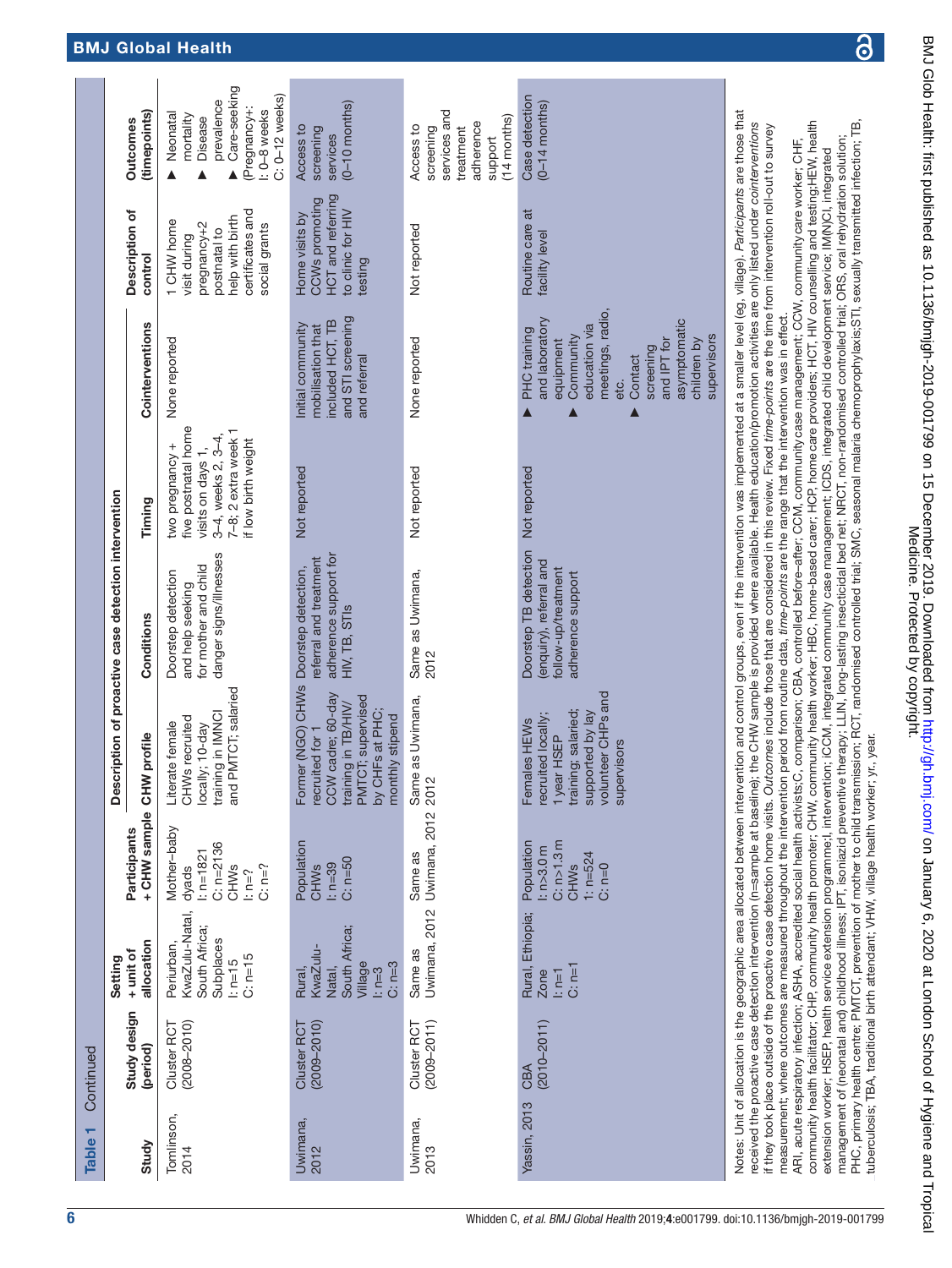studies<sup> $42\frac{43}{12}$ </sup> reported outcomes specifically for children under 5years. Five studies recruited pregnant women and delivered a mother–child intervention during the neonatal period, and in some cases, into infancy and childhood. $39\frac{46-48}{52}$  The remaining two studies tested interventions that targeted children under 5years of age during a period of 3years.<sup>5051</sup>

# Characteristics of CHW programmes

The Bangladesh, $49$  Ethiopia, $44$  Senegal, $45$  rural South Africa<sup>40 41</sup> and more recent India<sup>[47 48](#page-17-9)</sup> studies provided supplemental training in the context of the study (twohalf days in Bangladesh, 1day in Senegal, 8days in India, 60 days in South Africa and unreported in Ethiopia) to CHWs from an already established CHW cadre. The remaining studies evaluated CHW programmes initiated by a research institute, all of which recruited local, literate community members and trained them for a duration of  $60$  hours<sup>52</sup> to 6 months.<sup>46</sup> In half of all programmes, CHWs were exclusively or predominantly female. Reporting of recipient and CHW sample sizes, and therefore CHW to population ratios, was poor.

Eleven studies reported enhanced CHW supervision as an adjunct to the intervention. However, the supervision strategy and frequency were not adequately described. Supervisors included physicians,<sup>[46](#page-17-5)</sup> nurses,<sup>51</sup> accredited social health activists<sup>4748</sup> or senior project staff<sup>42 50</sup> who monitored CHW activities periodically. Other studies employed a dedicated cadre of CHW supervisors, either based at the facility<sup>40 41</sup> or in the community.<sup>43 44</sup> Eleven studies paid CHWs for their work, with a salary in-line with government standards,  $39\frac{43}{43}$   $44\frac{50}{49}$  a performancelinked $^{46}$  $^{46}$  $^{46}$  or task-based<sup>47</sup> <sup>48</sup> remuneration scheme, or some other form of payment[.40 41 45](#page-17-4)

CHWs provided services for the range of conditions eligible for inclusion in the review. CHWs in Mali, $^{42}$   $^{43}$ India<sup>[46–48](#page-17-5)</sup> and periurban South Africa<sup>39</sup> provided integrated management of common neonatal and childhood illnesses. CHWs provided care exclusively for diarrhoea in Bangladesh; $^{49}$  for pneumonia in Pakistan and Nepal; $^{5051}$ for malaria in Senegal; $^{45}$  for malnutrition and at risk of being overweight in Dominican Republic; $52$  for tuberculosis in Ethiopia;<sup>44</sup> and for HIV, tuberculosis, and sexually transmitted infections in rural South Africa.<sup>40 41</sup> In addition to proactive case detection, most studies included doorstep treatment by CHWs and referral to a facility if necessary, with the exception of the studies in Dominican Republic, Ethiopia and periurban South Africa, [39 44 52](#page-17-0) which limited postdetection activities to referral for treatment and home-based follow-up.

Most studies compared proactive case detection by CHWs to the standard of care—passive case detection at public or private health facilities; six studies also included passive case detection by CHWs in the control arm. The South African studies included control CHWs who conducted home visits for purposes other than proactive case detection. Control arm CHWs conducted one pregnancy and two postnatal home visits to assist with securing

identity documents and social grants in the urban study,  $39$ and home visits to promote and refer clients to HIV counselling and testing in the rural studies. $4041$ 

## Risk of bias of included studies

Risk of bias summaries are provided in [online supplemen](https://dx.doi.org/10.1136/bmjgh-2019-001799)[tary file 2](https://dx.doi.org/10.1136/bmjgh-2019-001799) (figure 2 and figure 3). Risk of bias assessments for each study are provided in [online supplementary file](https://dx.doi.org/10.1136/bmjgh-2019-001799) [3](https://dx.doi.org/10.1136/bmjgh-2019-001799). These assessments were considered when interpreting the results and certainty of evidence for each outcome.

## Selection bias

All studies, with the exception of those in Mali, $^{42}$   $^{43}$ allocated the study area into intervention and control groups. Five studies used cluster randomisation to assign groups. [39–41 47 48](#page-17-0) Among seven studies that did not use random allocation, sufficient evidence was provided in only two $^{45}$  46 that outcome measurements were similar between groups at baseline, and in only three  $46\frac{46\frac{50\frac{52}{52}}{2}}{1}$  that population-level and/or cluster-level characteristics were similar between groups at baseline.

# Performance bias and detection bias

Due to the nature of the intervention, blinding of participants and study personnel to allocation assignment was not possible and was scored high risk for all included studies. All six Southeast Asian studies $46-51$  and the periurban South Africa study<sup>39</sup> blinded outcome assessors to allocation assignment, earning a low detection bias score.

# Attrition bias

Reporting of incomplete outcome data varied considerably between studies. Studies involving pregnant women for a neonatal intervention discussed attrition bias with the use of a trial profile.<sup>39 47 48 52</sup> A Data Safety and Monitoring Board stopped the Haryana, India trials early after the required sample size had been met, but prior to about half of children completing the 12-month assessment.<sup>4748</sup> Risk of attrition bias was high in the Dominican Republic study where roughly a quarter of mother–child dyads were lost, and there were statistically significant differences in some baseline characteristics that could be associated with the outcome between those who completed follow-up and those who did not.<sup>52</sup> Missing survey data for date of birth and death were imputed in the Mali studies, but the extent and patterns of missing data were explicitly reported.<sup>42 43</sup> Studies from India<sup>46</sup> and Nepal<sup>50</sup> did not comment on completeness of outcome data, but data were collected by an independent set of workers and analysed on an intention to treat basis. CBA studies in Pakistan $51$  and Senegal<sup>[45](#page-17-3)</sup> relied on CHWs to collect outcome data in intervention clusters and employed periodic surveys in control clusters. These studies did not discuss incomplete outcome data and were scored high risk due to the differences in data source and methods between the two groups.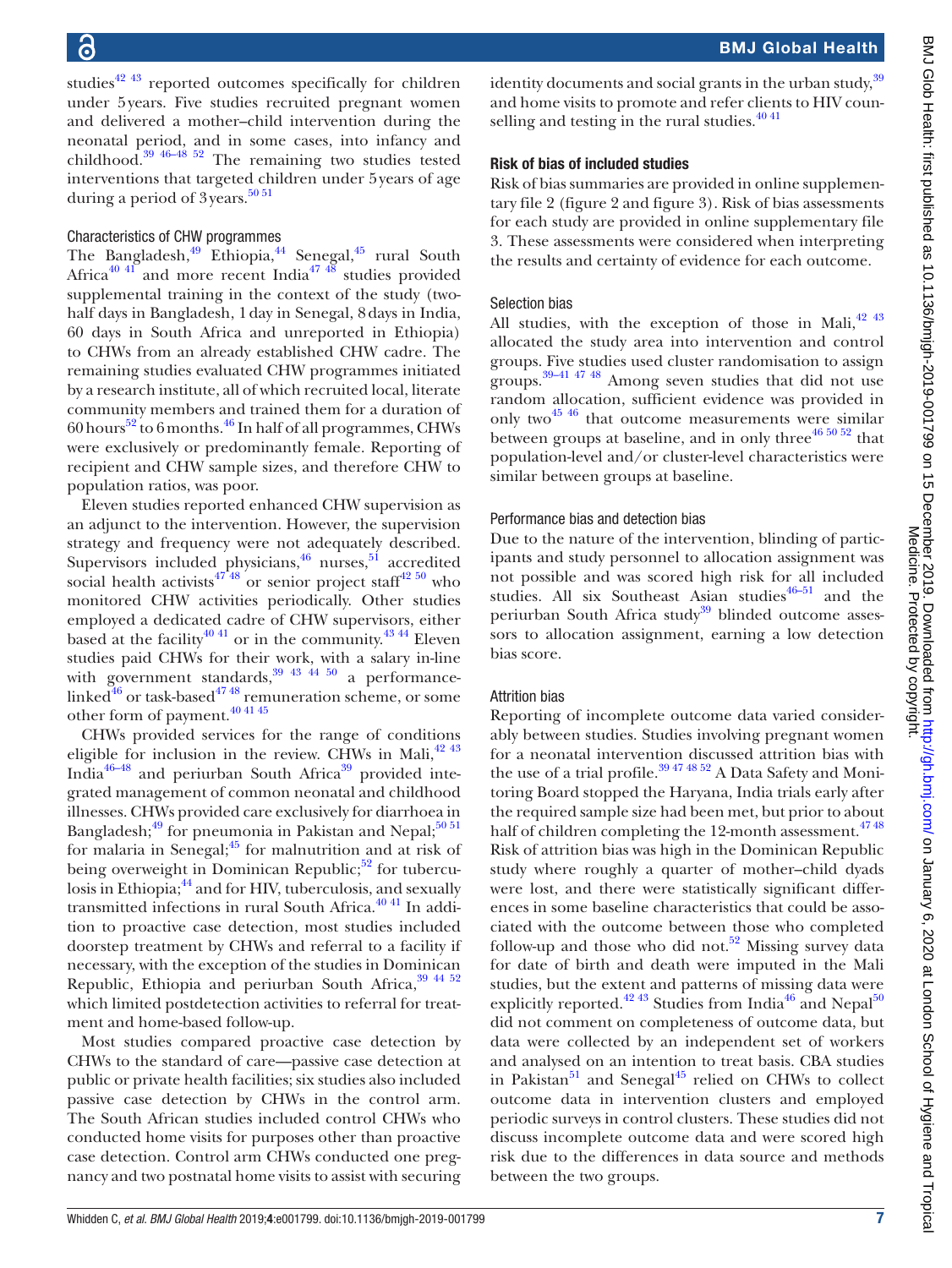#### Reporting bias

A published protocol was found for only one study.<sup>39</sup> No studies reported outcomes in the methods that were then subsequently omitted from the results and, therefore, no studies were scored as being at high risk of reporting bias. Some studies subsequently added outcomes from posthoc analyses, but provided justifiable reasons for inclusion of the additional outcomes that were not prespecified.<sup>394748</sup>

#### Protection against contamination

Risk of bias due to contamination was scored as low when large units of allocation were chosen and efforts to minimise contamination were discussed and/or a map was provided showing geographic separation of groups.<sup>44 46-50</sup>

## Effects of interventions

Eleven studies assessed the effects of proactive case detection of common childhood conditions by CHWs on mortality, morbidity or access to curative services and were included in the main analysis. Meta-analysis was deemed inappropriate as the studies in each analysis represented considerable clinical diversity with respect to intervention and participant characteristics, methodological diversity with respect to study design and risk of bias, and statistical heterogeneity as quantified by the  $I^2$ statistic. We were unable to explore this heterogeneity by prespecified subgroup analyses due to the limited number of studies. Overall, the certainty of evidence is low or very low because of limitations in study design, indirect measures of effect due to cointerventions or comparisons and unexplained heterogeneity.

# **Mortality**

Seven studies measured mortality outcomes ([table](#page-8-0) 2; [Figure](#page-9-0) 1). Proactive case detection may reduce neonatal mortality (low certainty evidence). However, the effects vary and it is possible that it makes little or no difference to neonatal mortality (calculated RRs: 0.43 to 1.07;  $I^2$ =79.1%). Proactive case detection may reduce infant mortality (calculated RRs: 0.52 to 0.94;  $I^2=61.9\%$ ) (low certainty evidence). It is uncertain whether proactive case detection reduces mortality among children under 5 years (calculated RRs: 0.04 to 0.80;  $I^2=94.4\%$ ) because the certainty of this evidence is very low.

Three studies assessed impact on neonatal mortality over a 2–3year timeframe [\(table](#page-8-0) 2; [Figure](#page-9-0) 1). It was the primary outcome in the Maharashtra $^{46}$  and Haryana<sup>[47](#page-17-9)</sup> studies of proactive case detection of newborn and infant danger signs, infections and illnesses. In rural Maharashtra, there was a 62% reduction in intervention areas compared with control areas ( $p<0.001$ ).<sup>46</sup> In Haryana, the neonatal mortality rate beyond the first 24hours of life was lower in intervention clusters than in control clusters (adjusted HR=0.86; 95% CIs: 0.79 to 0.95), but not the case for the neonatal mortality rate overall—an effect, they explained, due to the higher than expected proportion of neonatal deaths occurring in the first 24hours on which the intervention was unlikely to have had an

effect.<sup>47</sup> In both Maharashtra and Haryana, intervention groups included a mother's education component and system strengthening in terms of user fee removal for CHW care $^{46}$  or training of other provider cadres in Integrated Management of Newborn and Childhood Illnesses. $\frac{47}{7}$  An exploratory analysis of the effect of a home visit programme in periurban South Africa to improve appropriate infant feeding and HIV-free infant survival<sup>[39](#page-17-0)</sup> on neonatal mortality showed an increased risk of death in intervention compared with control clusters, although the effect was not statistically significant (RR=1.07; 95% CIs: 0.69 to 1.63).

Four Southeast Asia studies assessed infant mortality. The Maharashtra<sup>[46](#page-17-5)</sup> and Haryana<sup>47</sup> studies found significant reductions (respectively, 45.7%; p<0.001and AHR=0.89; 95% CIs: 0.78 to 1.00) in infant mortality between intervention and controls. Proactive case detection of childhood respiratory infection and doorstep treatment of suspected pneumonia compared with facilitybased care led to reductions in infant mortality in rural Nepal, $50$  where cotrimoxazole was provided at home free of charge, and in rural Pakistan,<sup>51</sup> where CHWs treated at home or referred to facilities where treatment protocols had been standardised. In Nepal, the greatest reduction in mortality after 3years of intervention activities was seen in infants aged 6–11 months (RR=0.36; 95% CIs: 0.24 to 0.56). In Pakistan,<sup>51</sup> the infant mortality rate was 74/1000 in the intervention area during the first 2years of the study compared with 93/1000 in the control area.

A reduction in mortality was seen for all children under 5years of age in Nepal, with a relative risk reduction of 0.72 from baseline to year  $3<sup>50</sup>$  $3<sup>50</sup>$  $3<sup>50</sup>$  and in Pakistan, with a  $26\%$ reduction between intervention (29/1000) and control  $(39/1000)$  areas during the first 2 years of the study.<sup>51</sup> In periurban Mali, the under-5 mortality rate declined from 154/1000 at baseline to 25/1000 after 3years of proactive case detection of common childhood conditions in addition to primary health centre reinforcements and removal of user fees, and to 7/1000 after 7 years.<sup>[43](#page-17-11)</sup>

# **Morbidity**

Six studies assessed prevalence of disease, and four assessed hospitalisation [\(table](#page-10-0) 3; [Figure](#page-11-0) 2). Proactive case detection may improve nutritional outcomes (low certainty evidence), although the effects vary, and it is possible that it makes little or no difference to nutritional outcomes (calculated RRs range from 0.61 to 1.16;  $I^2=61.4\%$ ). It is uncertain whether proactive case detection reduces the prevalence of infectious diseases (calculated RRs: 0.06 to 1.02;  $I^2=90.6\%$ ) or hospitalisation (calculated RRs: 0.38 to 1.26;  $I^2=94.5\%$ ) because the certainty of this evidence is very low.

In Mali<sup>42 43</sup> and rural Senegal, $45$  proactive case detection of malaria led to significant reductions in the odds of febrile illness among children under five (adjusted OR (AOR) after 7 years=0.45; 95% CIs: 0.32 to 0.62), and symptomatic malaria among the general population in intervention villages compared with control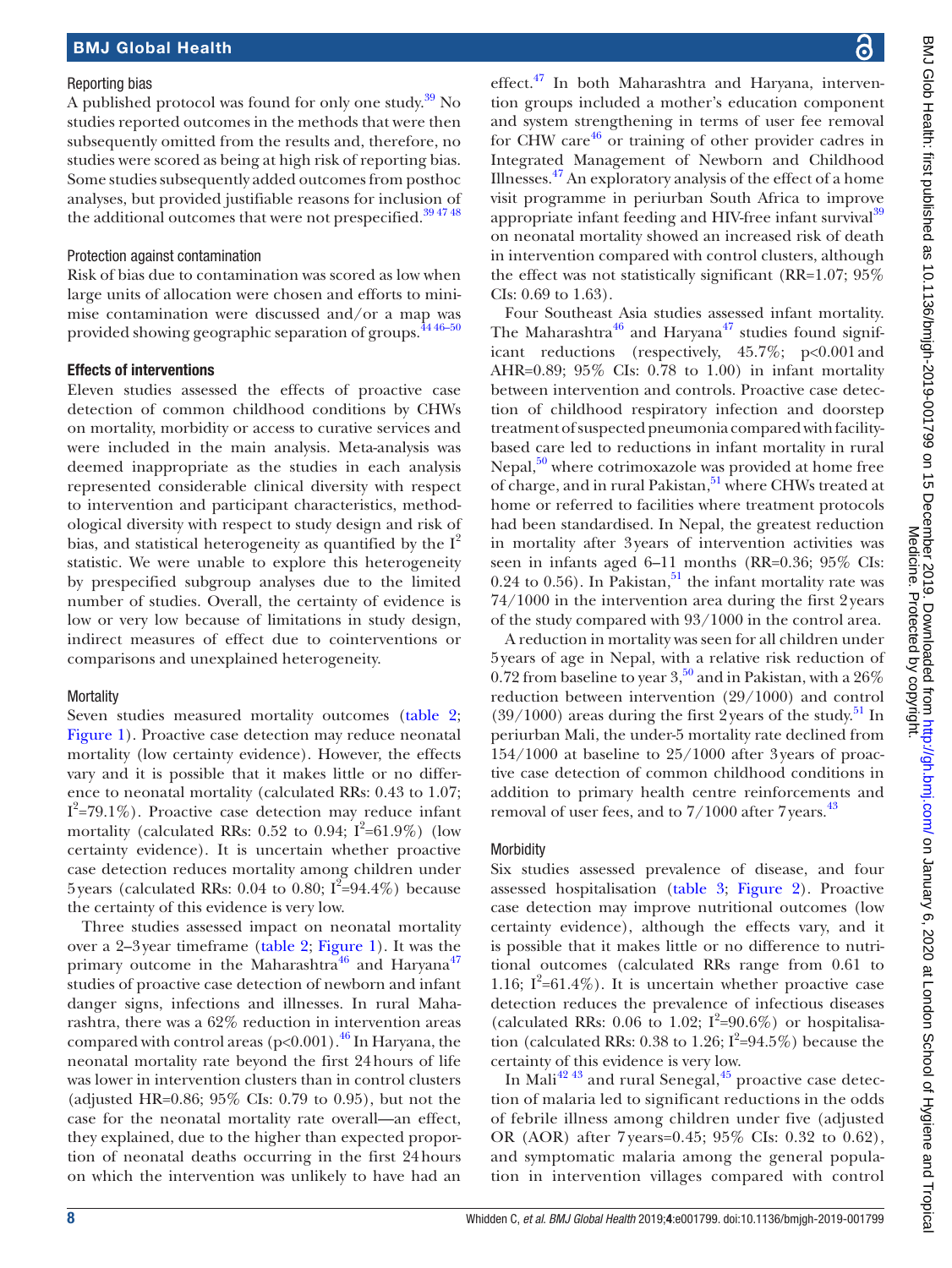<span id="page-8-0"></span>

| <b>Table 2</b> Intervention effects on mortality outcomes |              |                                                                                                                     |                                |                       |
|-----------------------------------------------------------|--------------|---------------------------------------------------------------------------------------------------------------------|--------------------------------|-----------------------|
| <b>Country</b>                                            | Design*      | Reported measure of effect (95%<br>Cls)†                                                                            | Calculation of risk‡           | <b>Calculated RRS</b> |
| <b>Neonatal mortality</b>                                 |              |                                                                                                                     |                                |                       |
| India $46$                                                | <b>CBA</b>   | % diff=62.2%; p<0.001                                                                                               | I: 25/979<br>C: 66/1108        | 0.43(0.27, 0.67)      |
| India $47$                                                | <b>cRCT</b>  | AHR=0.91 (0.80 to 1.03)                                                                                             | I: 1244/29667<br>C: 1326/30813 | 0.97(0.71, 1.33)      |
| SA <sup>39</sup>                                          | <b>cRCT</b>  | RR=1.07 (0.69 to 1.63)                                                                                              | I: 20/1821<br>C: 22/2136       | 1.07 (0.58, 1.95)     |
| <b>Infant mortality</b>                                   |              |                                                                                                                     |                                |                       |
| India <sup>46</sup>                                       | <b>CBA</b>   | % diff=45.7%; p<0.001                                                                                               | I: 38/979<br>C: 83/1108        | 0.52(0.36, 0.75)      |
| India $47$                                                | <b>cRCT</b>  | AHR=0.89 (0.78 to 1.00)                                                                                             | I: 1925/29667<br>C: 2136/30813 | 0.94(0.73, 1.20)      |
| Nepal <sup>50</sup>                                       | <b>BA</b>    | 0 to 6 days: RR=0.80 (0.59, 1.10)<br>0.25 to 5 months: RR=0.74 (0.58, 0.94)<br>6 to 11 months: RR=0.36 (0.24, 0.56) | I: 236/13406<br>C: 199/6684    | 0.60(0.37, 0.96)      |
| Pakistan <sup>51</sup> ¶                                  | <b>CNRCT</b> | % diff=21%; 'not significant'                                                                                       | 1:108/4665<br>C: 31/1194       | 0.87(0.52, 1.46)      |
| <b>Child mortality</b>                                    |              |                                                                                                                     |                                |                       |
| Mali <sup>42</sup>                                        | <b>BA</b>    | HR=0.10; p<0.0001                                                                                                   | I: 29/1390<br>C: 38/316        | 0.17(0.11, 0.28)      |
| Mali <sup>43</sup>                                        | <b>BA</b>    | HR=0.039 (0.013 to 0.116)                                                                                           | 1: 5/1023<br>C: 39/330         | $0.04$ (0.02, 0.10)   |
| Nepal $50$                                                | <b>BA</b>    | RR=0.72 (0.63 to 0.82)                                                                                              | I: 409/13406<br>C: 301/6684    | 0.67(0.46, 0.98)      |
| Pakistan <sup>51</sup> ¶                                  | <b>cNRCT</b> | % diff=26%; p<0.001                                                                                                 | 1: 149/4665<br>C: 47/1194      | 0.80(0.52, 1.22)      |

Neonatal period reported is 0–27 days. Infant period is 0–11 months. Child mortality period is 0–59 months. India<sup>46</sup> also reports mortality separately for early (0–6 days) neonates: % diff=57.3%; p<0.001; calculated RR=0.45, and late (7–27 days) neonates: % diff=51.6%; calculated RR=0.31. Study also found a reduction in perinatal mortality % diff=71.0%; p<0.001. A 2005 summary of this field trial reports that reductions in neonatal mortality and infant mortality reached 70% (95% CIs: 59, 81%) and 57% (95% CIs: 46, 68%), respectively, after 8 years postintervention.<sup>65</sup> India<sup>47</sup> also reports mortality for neonates after the first day of life: AHR=0.86 (0.79 to 0.95); calculated RR=0.93. Study also found a reduction in perinatal (AHR=0.89; 95% CIs: 0.78 to 1.00) and postneonatal (AHR=0.76; 95% CIs: 0.67 to 0.85) mortality. Nepal<sup>50</sup> reports no overall infant mortality, only by infant age brackets; denominators for calculated infant and childhood risks are based on study report that initial census registered<sup>66</sup> 84 children (control) and an additional 6722 were born during the study for a total of 13406 children available (intervention). Pakistan<sup>[51](#page-17-8)</sup> compares mortality rates between intervention and control periods for the 1985–1986 postintervention period; calculated risks are for 1985 only for which the study reports number of children per arm. Nepal<sup>50</sup> and Pakistan<sup>51</sup> also report disease-specific mortality rates; results not shown. The South Africa<sup>[39](#page-17-0)</sup> study found no effect (RR=0.97; 95% CIs: 0.67 to 1.40) on the primary joint mortality–morbidity outcome: HIV-free infant survival at 12 weeks among HIV-positive mothers.

\*The study design reported is the nature of the comparative data, not necessarily the design as described by study authors.

†The before–after (BA) studies<sup>42 43 50</sup> reported each annual time point compared with baseline; here we present end-line to baseline risk ratios.

‡Reviewer (CW) calculated risk of death for intervention (I) and comparison (C) groups by taking number of events over number of live births (or, if unavailable, over population). For CBA, cRCT and cNRCT study designs, risks were calculated and compared (ie, calculated risk ratio) for the postintervention period between intervention and control groups; for BA study designs, intervention risk was calculated at end-line and control risk at baseline.

§Risk ratios and 95% CIs are adjusted for clustering.

¶Study primary outcome(s).

AHR, adjusted HR; BA, before–after; CBA, controlled before–after; cNRCT, cluster non-randomised controlled trial; cRCT, cluster randomised controlled trial; RR, risk ratio.

villages (AOR=0.03; 95% CIs: 0.02 to 0.07), respec-tively. The Haryana<sup>[48](#page-17-14)</sup> study found significant reductions in danger signs (adjusted RR (ARR)=0.82; 95% CIs: 0.67 to 0.99) and local infection (ARR=0.91; 95% CIs: 0.71 to 1.17) among neonates, as well as diarrhoea (ARR=0.63; 95% CIs: 0.49 to 0.80) and pneumonia

(ARR=0.60; 95% CIs: 0.46 to 0.78) among infants. The urban South Africa<sup>[39](#page-17-0)</sup> and Dominican Republic<sup>52</sup> studies found no effects on childhood diarrhoea, a secondary intervention outcome.

The Dominican Republic<sup>52</sup> study found that monthly home visits and mother's groups to promote healthy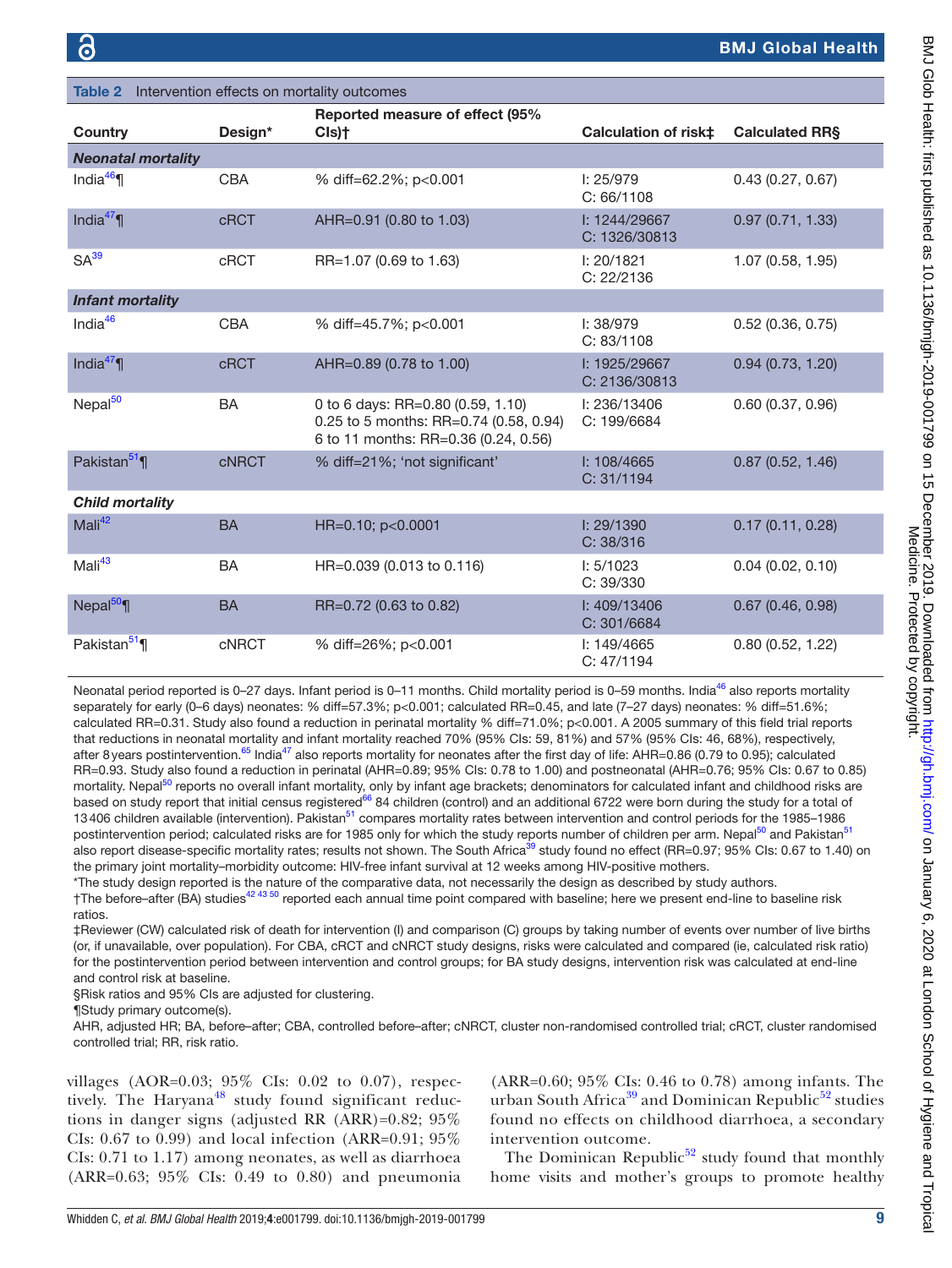

<span id="page-9-0"></span>Figure 1 Forest plots for neonatal (top), infant (middle) and under 5 (bottom) mortality. CBA, controlled before–after; RR, risk ratio.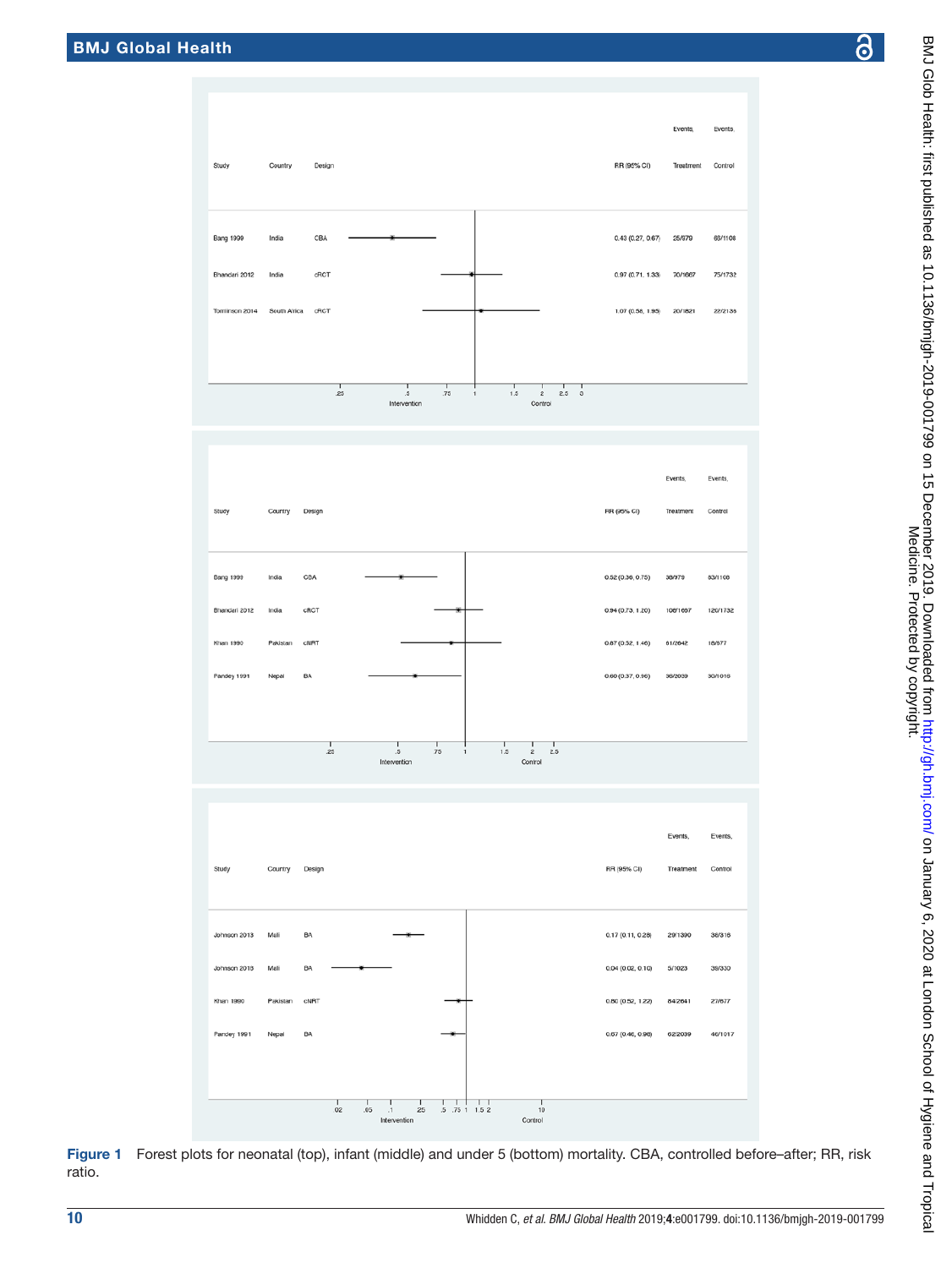<span id="page-10-0"></span>

| Table 3                                  |              | Intervention effects on morbidity and access to care outcomes |                                          |                               |
|------------------------------------------|--------------|---------------------------------------------------------------|------------------------------------------|-------------------------------|
| Country                                  | Design*      | Population/condition+                                         | Reported measure of effect (95%<br>Cls)‡ | Calculated RR (95% Cls)§      |
| <b>Prevalence of infectious diseases</b> |              |                                                               |                                          |                               |
| DR <sup>52</sup>                         | <b>cNRCT</b> | Diarrhoea, children under two                                 | AOR=0.99 (0.59 to 1.67)                  | 0.95 (0.61 to 1.47)           |
| India <sup>48</sup>                      | <b>cRCT</b>  | Infant** diarrhoea                                            | ARR=0.63 (0.49 to 0.80)                  | 0.63 (0.54 to 0.74)           |
| India $48$                               | cRCT         | Infant** pneumonia                                            | ARR=0.60 (0.46 to 0.78)                  | $0.56$ (0.40 to 0.77)         |
| Mali <sup>42</sup>                       | <b>BA</b>    | Childhood febrile illness                                     | PR=0.61; p<0.001                         | $0.61$ (0.51 to 0.73)         |
| Mali <sup>43</sup>                       | BA           | Childhood febrile illness                                     | AOR=0.45 (0.32 to 0.62)                  | 0.57 (0.47 to 0.68)           |
| Senegal <sup>45</sup> ++                 | <b>CBA</b>   | Malaria, all ages                                             | AOR=0.03 (0.02 to 0.07)                  | $0.06$ (0.02 to 0.18)         |
| SA <sup>39</sup>                         | cRCT         | Infant diarrhoea at 12 weeks                                  | RR=1.01 (0.90 to 1.14)                   | 1.02 (0.90 to 1.16)           |
| Prevalence of nutritional outcomes##     |              |                                                               |                                          |                               |
| $DR52$ <sup>+1</sup>                     | <b>CNRCT</b> | Stunting, children under 2                                    | AOR=0.50 (0.22 to 1.10)                  | $0.61$ (0.33 to 1.11)         |
| $DR52$ ††                                | <b>CNRCT</b> | Overweight, children under 2                                  | AOR=0.43 (0.23 to 0.77)                  | 0.69 (0.47 to 1.03)           |
| DR <sup>52</sup> <sup>++</sup>           | <b>cNRCT</b> | LAZ scores, children under 2                                  | MD=0.21 (-0.02 to 0.44)                  | NA                            |
| DR <sup>52</sup> ++                      | <b>cNRCT</b> | BAZ scores, children under 2                                  | MD=-0.31 (-0.49 to -0.12)                | <b>NA</b>                     |
| Indi $a^{48}$                            | cRCT         | Infant stunting                                               | ARR=0.99 (0.94 to 1.04)                  | 1.03 (0.93 to 1.14)           |
| India <sup>48</sup>                      | <b>cRCT</b>  | Infant wasting                                                | ARR=1.10 (0.90 to 1.36)                  | 1.16 (0.93 to 1.46)           |
| SA <sup>39</sup>                         | cRCT         | Infant LAZ scores at 12 weeks                                 | MD=0.11 (0.03 to 0.19)                   | <b>NA</b>                     |
| SA <sup>39</sup>                         | <b>cRCT</b>  | Infant WLZ scores at 12 weeks                                 | MD=0.01 (-0.07 to 0.09)                  | <b>NA</b>                     |
| SA <sup>39</sup>                         | cRCT         | Infant WAZ scores at 12 weeks                                 | MD=0.09 (0.00 to 0.18)                   | <b>NA</b>                     |
| <b>Hospitalisation§§</b>                 |              |                                                               |                                          |                               |
| Bangladesh <sup>49</sup> ††              | <b>cNRCT</b> | For diarrhoea, all ages                                       | % diff=29%; p<0.01                       | 0.38 (0.34 to 0.41)           |
| DR <sup>52</sup>                         | <b>cNRCT</b> | During first 2 years of life                                  | AOR=1.09 (0.70 to 1.68)                  | 1.07 (0.77 to 1.49)           |
| India <sup>48</sup>                      | cRCT         | During infancy**                                              | ARR=0.67 (0.51 to 0.88)                  | $0.65(0.46 \text{ to } 0.91)$ |
| SA <sup>39</sup>                         | <b>cRCT</b>  | For infant diarrhoea at 12 weeks                              | RR=1.28 (0.75 to 2.19)                   | 1.26 (0.67 to 2.39)           |
| Access to effective¶¶ treatment          |              |                                                               |                                          |                               |
| DR <sup>52</sup>                         | <b>cNRCT</b> | Diarrhoea, children under two                                 | AOR=3.86 (1.14 to 13.02)                 | 1.29 (0.79 to 2.12)           |
| India <sup>48</sup> ++                   | cRCT         | Infant** diarrhoea                                            | ARR=1.22 (1.06 to 1.42)                  | 1.25 (1.11 to 1.41)           |
| India $48$ <sup>++</sup>                 | <b>cRCT</b>  | Infant** pneumonia                                            | ARR=1.44 (1.00 to 2.08)                  | 1.24 (0.71 to 2.14)           |
| Access to prompt*** treatment            |              |                                                               |                                          |                               |
| India $48$ <sup>+</sup> $+$              | <b>cRCT</b>  | Infant** diarrhoea                                            | ARR=0.99 (0.89 to 1.10)                  | 1.00 (0.88 to 1.14)           |
| India $48$ <sup>+</sup> $+$              | cRCT         | Infant** pneumonia                                            | ARR=1.10 (0.96 to 1.25)                  | 1.01 (0.84 to 1.22)           |
| Mali <sup>42</sup> ††                    | <b>BA</b>    | Childhood malaria                                             | PR=1.89; p=0.0195                        | 1.89 (1.18 to 3.05)           |
| Mali <sup>43</sup> ++                    | BA           | Childhood malaria                                             | AOR=3.20 (1.75 to 5.85)                  | 2.39 (1.49 to 3.83)           |

\*The study design reported is the nature of the comparative data in this review.

†Neonatal period is 0–27 days, infant period is 0–11 months and childhood is under 5years of age, unless otherwise indicated.

‡The BA studies<sup>42 43 50</sup> reported each annual time point compared with baseline; here we present effect estimates comparing end-line to baseline. §For CBA, cRCT and cNRCT study designs, risks were calculated and compared for the postintervention period between intervention and control groups; for BA designs, intervention risk was calculated at end-line and control risk at baseline. Risk ratios and 95% Cls are adjusted for clustering.<br>¶For the Dominican Republic,<sup>52</sup> India,<sup>[48](#page-17-14)</sup> Mali<sup>42 43</sup> and South Africa<sup>39</sup> s preceding the interview; for the Senegal<sup>[45](#page-17-3)</sup> study, prevalence measured at each time point by positive rapid diagnostic test of symptomatic community members.

\*\*The India<sup>48</sup> study also reported effects of similar magnitude at 6 months of age; results not shown. Study found a reduction in neonatal morbidity: danger signs (ARR=0.82; 95% CIs: 0.67 to 0.99) and infection (ARR=0.91; 95% CIs: 0.71 to 1.17), and an increase in access to care for neonates: treatment by appropriate provider for danger signs (ARR=1.76; 95% CIs: 1.36 to 2.24), prompt treatment for danger signs (ARR=1.14; 95% CIs: 1.10 to 1.18), treatment by appropriate provider for infections (ARR=4.86; 95% CIs: 3.80 to 6.21) and prompt treatment for infections (ARR=1.97; 95% CIs: 1.71 to 2.27). ††Study primary outcome(s).

‡‡Based on anthropometric measures for all studies.

§§Measure based on mother's recall for Dominican Republic<sup>52</sup> (last 12 months), India<sup>[48](#page-17-14)</sup> (last 3 months) and South Africa<sup>[39](#page-17-0)</sup> (recall period not specified) studies; for the Bangladesh<sup>[49](#page-17-6)</sup> study, measure based on hospital records. CHWs in the Dominican Republic<sup>[52](#page-17-10)</sup> and South Africa<sup>[39](#page-17-0)</sup> studies did not provide doorstep treatment but referred all cases detected; CHWs in the Bangladesh<sup>49</sup> and India<sup>[48](#page-17-14)</sup> studies provided doorstep treatment and referral. ¶¶Defined for the Dominican Republic<sup>[52](#page-17-10)</sup> study as oral rehydration for childhood diarrhoea, and for the India<sup>[48](#page-17-14)</sup> study as treatment from an appropriate provider, which included physicians in government and private facilities, auxiliary nurse midwife, Anganwadi worker (CHW) or ASHA.<sup>4</sup> \*\*\*Defined as treatment within 24hours of symptom onset for all studies.

AOR, adjusted OR; ARR, adjusted risk ratio; ASHA, accredited social health activists; BA, before–after; BAZ, Body Mass Index-for-age; CBA, controlled before–after; CHW, community health worker; cNRCT, cluster non-randomised controlled trial; cRCT, cluster randomised controlled trial; LAZ, length-forage; MD, mean difference; NA, not applicable; RR, risk ratio; WAZ, weight-for-age; WLZ, weight-for-length.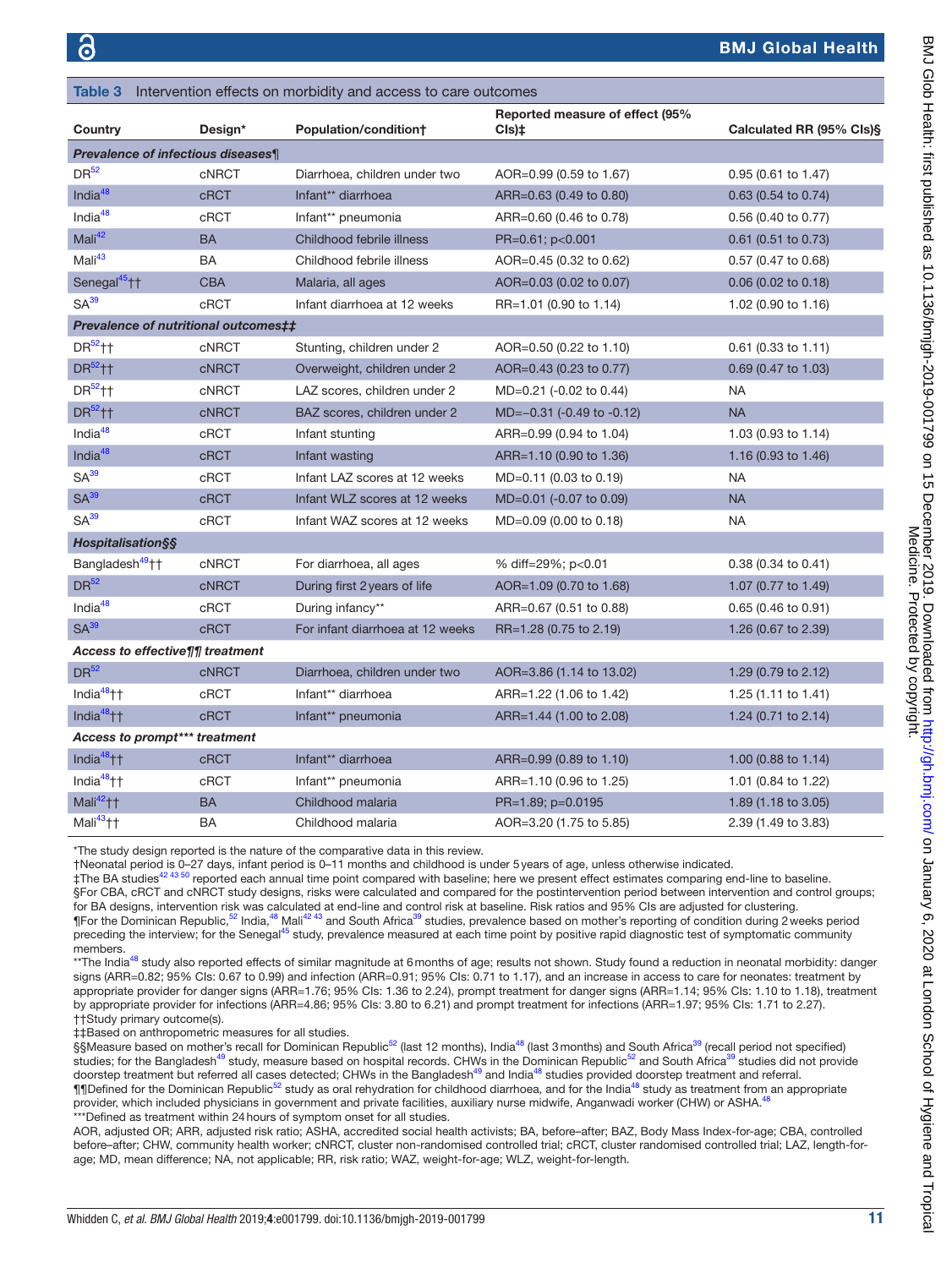BA

 $\overline{B}$ 

allo

dRC

dRCT

dict

 $\frac{1}{2}$ 

cRC

 $\frac{1}{2}$ 

<span id="page-11-0"></span> $\frac{1}{3}$ 

 $\frac{1}{2}$ 

 $\frac{1}{5}$ 

 $\frac{1}{75}$ 

**Locks** 

 $\frac{1}{4}$ 

æ

÷

÷



Figure 2 Forest plots for prevalence of common childhood infections (top) and nutritional conditions (middle), and hospitalisation (bottom). BA, before–after; CBA, controlled before–after; RR, risk ratio.

 $\frac{1}{75}$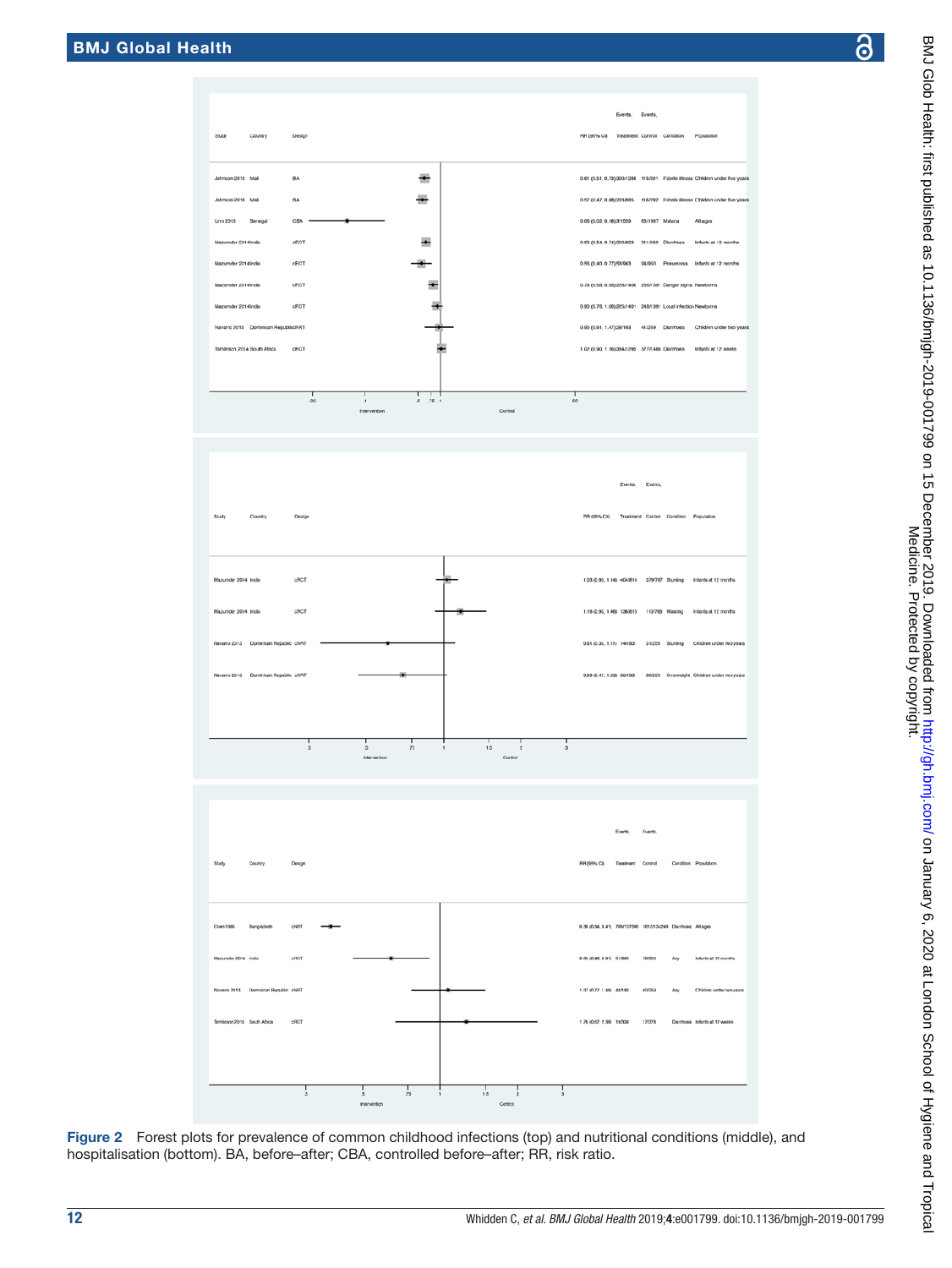babies and monitor physical growth during the first 2years of life led to reductions in stunting (AOR=0.50; 95% CIs: 0.22 to 1.10) and risk of overweight (AOR=0.43; 95% CIs: 0.23 to 0.77), compared with standard facilitybased controls. The Haryana<sup>48</sup> study found no effect on wasting (ARR=0.99; 95% CIs: 0.94 to 1.04) or stunting (ARR=1.10; 95% CIs: 0.90 to 1.36) at 12 months of age in exploratory analyses. The South Africa<sup>39</sup> study found an increase in infant weight-for-age (mean difference (MD)=0.09; SD: 0.00, 0.18) and length-for-age (MD=0.11; SD: 0.03, 0.19) z-scores, but not weight-for-length (MD=0.01; SD: -0.07, 0.09).

In Bangladesh, $49$  CHW home visits to inquire about diarrhoea and offer oral rehydration therapy packets free of charge were associated with a 29% reduction (p<0.01) in hospitalisation for diarrhoea compared with control villages with CHWs doing 'surveillance and health work'. In the Haryana<sup>48</sup> study, in which CHWs

assessed newborns for signs of illness at each visit and treated or referred them, caregivers in the intervention clusters reported fewer hospital admissions during infancy (ARR=0.67; 95% CIs: 0.51 to 0.88). In the South Africa<sup>39</sup> and Dominican Republic<sup>52</sup> studies, where proactive CHWs did not offer doorstep treatment but referred all cases detected, caregivers reported more hospital admissions for their children, although results were not statistically significant.

## Access to treatment

Four studies assessed access to effective and/or prompt treatment ([table](#page-10-0) 3; [Figure](#page-12-0) 3). Proactive case detection may increase access to effective treatment (calculated RRs range from 1.59 to 4.64;  $I^2=97.0\%$ ) (low certainty evidence). It is uncertain whether proactive case detection increases access to prompt treatment (calculated RRs range from 1.00 to 2.39;  $I^2 = 84.9\%$ ) because the certainty



<span id="page-12-0"></span>Figure 3 Forest plots for access to effective treatment (top) and prompt access to treatment (bottom). RR, risk ratio.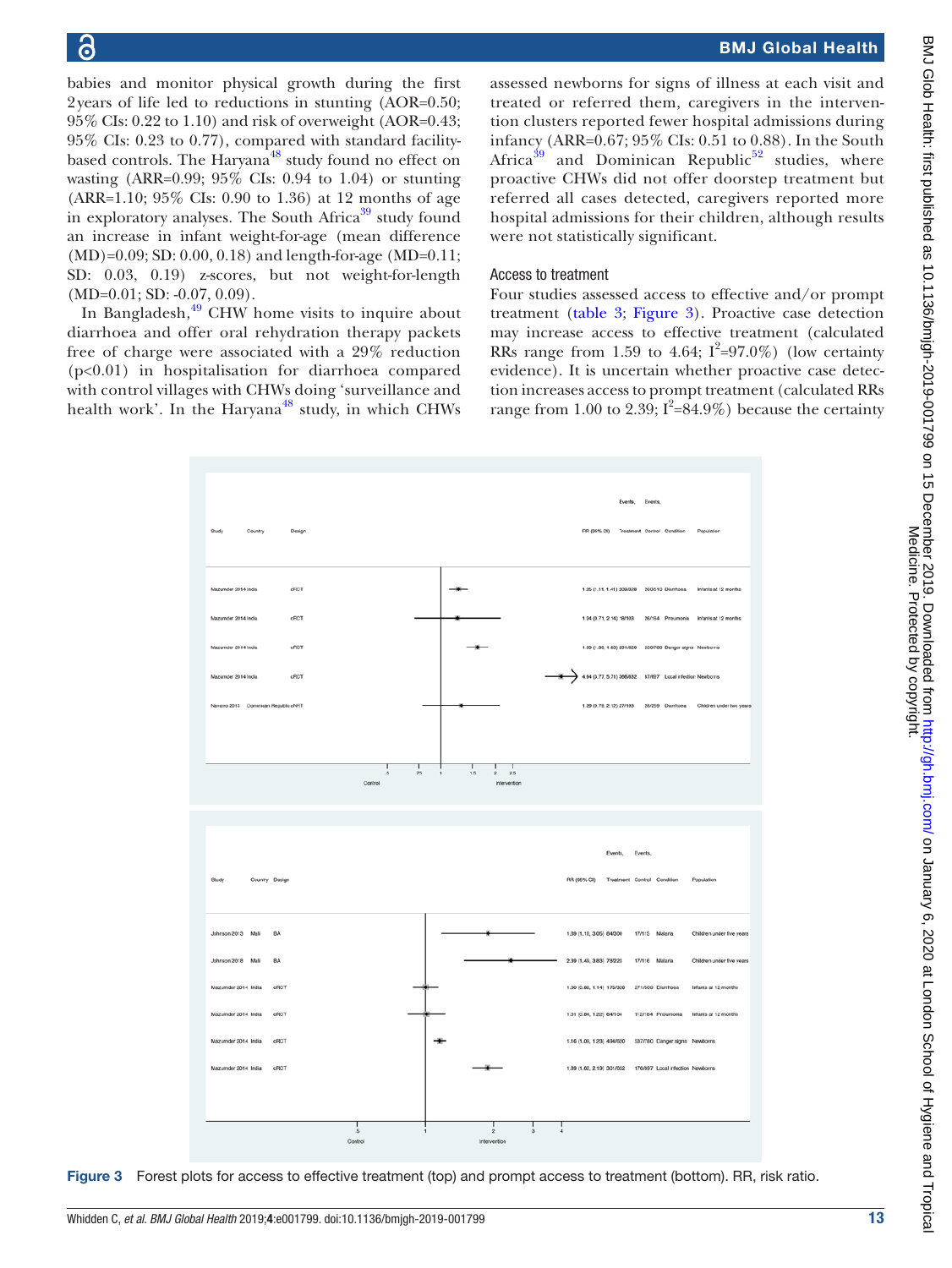of this evidence is very low. Three studies assessed the effects of proactive case detection of HIV and/or tuberculosis on access to diagnostic services and/or treatment adherence support; these were excluded from the main analysis and summarised in [online supplementary file 4.](https://dx.doi.org/10.1136/bmjgh-2019-001799)

In Dominican Republic, $52$  proactive home visits increased the proportion of diarrhoeal children who received oral rehydration solution (AOR=3.86; 95% CIs: 1.14 to 13.02). In Haryana, $48$  caregivers in intervention clusters were more likely to seek any treatment within 24hours and treatment from an appropriate provider for newborns with danger signs (respectively, ARR=1.14; 95% CIs: 1.10 to 1.18 and ARR=1.76; 95% CIs: 1.36 to 2.24) and local infections (respectively, ARR=1.97; 95% CIs: 1.71 to 2.27 and ARR=4.86; 95% CIs: 3.80 to 6.21). Caregivers were no more likely to seek any treatment within 24hours for infants with diarrhoea (ARR=0.99; 95% CIs: 0.89 to 1.10) or pneumonia (ARR=1.10; 95% CIs: 0.96 to 1.25), but more likely to seek treatment from an appropriate provider for diarrhoea (ARR=1.22; 95% CIs: 1.06 to 1.42) or pneumonia (ARR=1.44; 95% CIs: 1.00 to 2.08). In Mali, $42\frac{43}{3}$  a higher proportion of children with fever received antimalarial treatment within 24hours of symptom onset compared with baseline (AOR=3.20; 95% CIs: 1.75 to 5.85).

#### **DISCUSSION**

#### Summary and quality of evidence

This review identified 14 studies of 11 different interventions involving proactive case detection of common childhood conditions by CHWs in nine LMICs. Findings are summarized in [table](#page-14-0) 4. Proactive case detection may reduce infant mortality and increase access to effective treatment compared with conventional communitybased healthcare delivery (low certainty evidence). Although our review suggests that proactive case detection may also reduce mortality among children under 5years, prevalence of infectious diseases, hospitalisation and improve access to prompt treatment, it is uncertain because the certainty of this evidence is very low. Proactive case detection may reduce neonatal mortality and improve nutritional outcomes (low certainty evidence), although effects vary and it is possible that it makes little or no difference to these outcomes.

Three high-quality studies from  $India<sup>46-48</sup>$  provide evidence that proactive case detection of illnesses among newborns and infants reduced neonatal and infant mortality, morbidity, and improve treatment seeking, compared with a conventional community-based approach. Two moderate quality studies in Senegal $^{45}$  $^{45}$  $^{45}$  and Bangladesh<sup> $49$ </sup> found that proactive case detection and doorstep treatment significantly reduced populationlevel morbidity, as measured by the prevalence of malarial fever and hospitalisation for diarrhoea, respectively. In these five studies, control groups received passive case detection and management from community-based CHWs and primary health facilities. This provides a more

BMJ Glob Health: first published as 10.1136/bmigh-2019-001799 on 15 December 2019. Downloaded from htp://gh.bmj.com/ on January 6, 2020 at London School of Hygiene and Tropica<br>Medicine 1999 BMJ Glob Health: first published as 10.1136/bmjgh-2019-001799 on 15 December 2019. Downloaded from <http://gh.bmj.com/> on January 6, 2020 at London School of Hygiene and Tropical Medicine. Protected by copyright.

direct assessment of the effectiveness of proactive case detection than studies that had no CHWs in control clusters (which are likely to overestimate its effects) as well as studies with control CHWs who conduct home visits for other purposes (which are likely to underestimate its effects). Activities in control clusters may partially explain the null effects on neonatal mortality and infant morbidity found in the periurban South Africa cluster RCT.<sup>39</sup> Home visits by control CHWs for the purpose of procuring identity documents and social grants may have served in practice to proactively identify sick children and encourage caregivers to seek care.

Our review extracted all study outcomes that met our inclusion criteria, even if those outcomes were the result of exploratory or posthoc analyses. This may account for some of the null effects in studies that reported numerous outcomes for which the study was not powered or for which the intervention had no clear pathway for impact. For example, finding no effect on prevalence of diarrhoea for visits targeting nutrition, $52$  and no effect on stunting for visits to detect disease in infants were the results of exploratory analyses and small sample sizes.<sup>[47](#page-17-9)</sup>

Although this review found large inconsistencies in results for hospitalisation, the two studies in which CHWs provided doorstep treatment found a significant reduction,<sup>47</sup> 49 whereas the two urban studies<sup>39</sup> 52 in which all cases were referred found an increase (although statistically not significant), as might be expected. These were the only studies included in the main analyses in which CHWs did not offer doorstep treatment following proactive detection of uncomplicated cases. In the studies concerning HIV and/or tuberculosis, CHWs referred cases detected and then conducted follow-up home visits for treatment adherence support.

Most studies evaluated complex interventions with multiple components, limiting our ability to draw conclusions about the isolated effects of proactive case detection. At a minimum, all studies likely included—whether or not explicit in the intervention description—health promotion and education messaging by CHWs at the time of home visitation, the benefits of which on child health have been documented.<sup>55-57</sup> Other cointerventions included additional support to proactive CHWs in the form of supervision and/or remuneration; systems strengthening such as facility-level improvements and/ or user fee removal; community mobilisation and/or women's groups. Studies that found the intervention effective, such as those in India, Senegal, Bangladesh and Mali, offered more in terms of supportive cointerventions, suggesting these are important design features of successful CHW programmes.

Overall, the quality of studies evaluating proactive case detection was poor. Our review identified only three cluster RCTs that evaluated mortality, morbidity or access to treatment; two of which were the same trial reporting different outcomes. $47\frac{48}{10}$  Our results show clear design effect, with studies at higher risk of bias showing a larger magnitude of effect than the RCTs [\(tables](#page-8-0) 2 and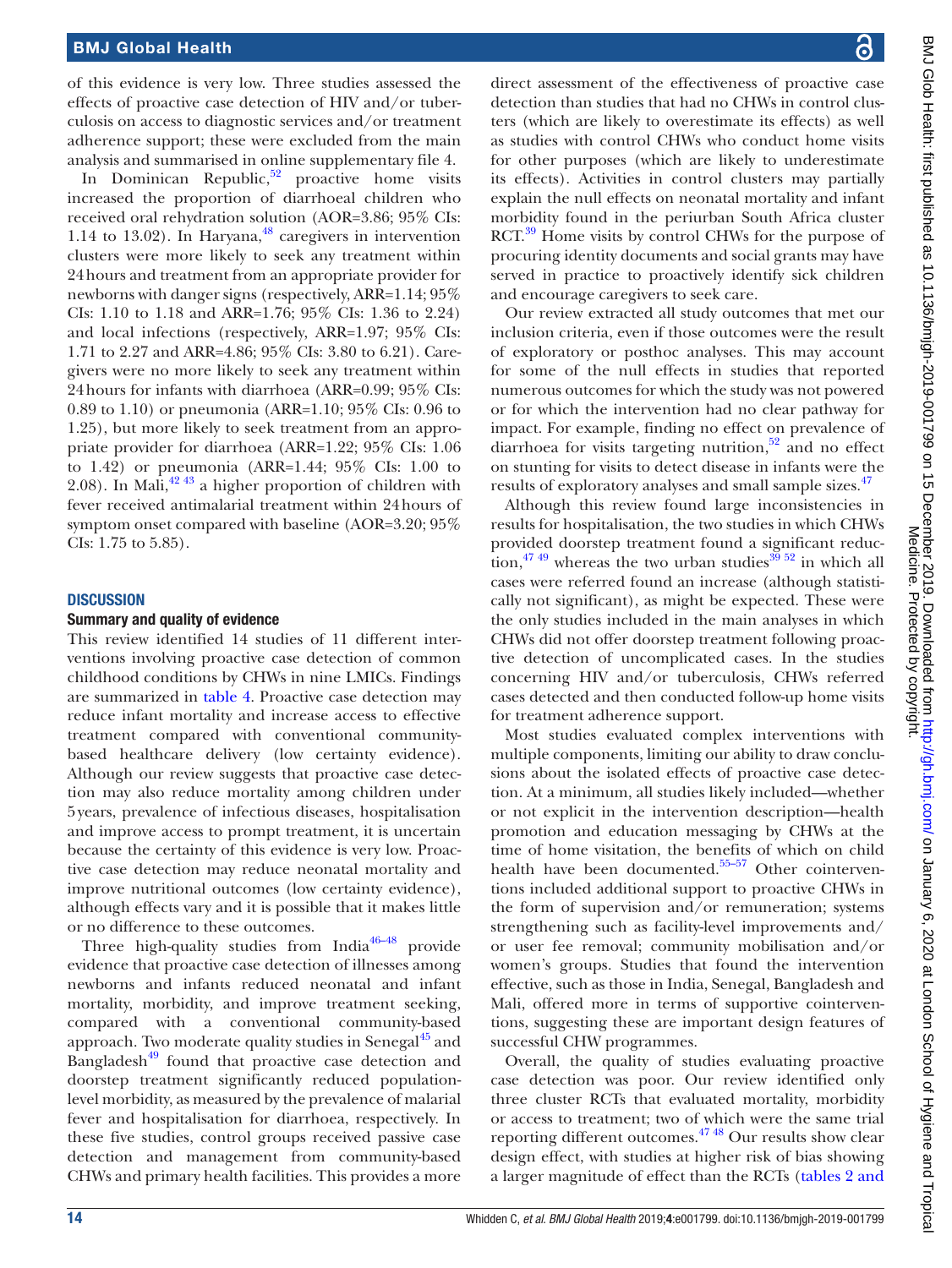<span id="page-14-0"></span>

| Summary of findings for the main analysis<br>Table 4                                                                                                                                                                                                                                                                                                                                                                                                                                                                                                                                                                                                                                                                                                                                                                                                                                                                                             |               |                      |                                                                                                                                                                                                                                                                                                                                                                                                                                                                                                                                                                                                                                                                                                                                                                                    |                                                                                                                                                                                                                                                                                                                                                                                                                                                                                                                                                                                                                                                                                                                                                                                                                                                                                                                                                                                                                                                                                                                                                                                                                                                                                                                                                                                                                                                                                                                                                                                                                                                                                                                                                                                                                                                                                      | $\mathbf{\Theta}$      |
|--------------------------------------------------------------------------------------------------------------------------------------------------------------------------------------------------------------------------------------------------------------------------------------------------------------------------------------------------------------------------------------------------------------------------------------------------------------------------------------------------------------------------------------------------------------------------------------------------------------------------------------------------------------------------------------------------------------------------------------------------------------------------------------------------------------------------------------------------------------------------------------------------------------------------------------------------|---------------|----------------------|------------------------------------------------------------------------------------------------------------------------------------------------------------------------------------------------------------------------------------------------------------------------------------------------------------------------------------------------------------------------------------------------------------------------------------------------------------------------------------------------------------------------------------------------------------------------------------------------------------------------------------------------------------------------------------------------------------------------------------------------------------------------------------|--------------------------------------------------------------------------------------------------------------------------------------------------------------------------------------------------------------------------------------------------------------------------------------------------------------------------------------------------------------------------------------------------------------------------------------------------------------------------------------------------------------------------------------------------------------------------------------------------------------------------------------------------------------------------------------------------------------------------------------------------------------------------------------------------------------------------------------------------------------------------------------------------------------------------------------------------------------------------------------------------------------------------------------------------------------------------------------------------------------------------------------------------------------------------------------------------------------------------------------------------------------------------------------------------------------------------------------------------------------------------------------------------------------------------------------------------------------------------------------------------------------------------------------------------------------------------------------------------------------------------------------------------------------------------------------------------------------------------------------------------------------------------------------------------------------------------------------------------------------------------------------|------------------------|
| Proactive case detection of common childhood illnesses by CHWs compared with usual care                                                                                                                                                                                                                                                                                                                                                                                                                                                                                                                                                                                                                                                                                                                                                                                                                                                          |               |                      |                                                                                                                                                                                                                                                                                                                                                                                                                                                                                                                                                                                                                                                                                                                                                                                    | age<br>or reducing mortality and morbidity and improving access to care in children under 5 years of                                                                                                                                                                                                                                                                                                                                                                                                                                                                                                                                                                                                                                                                                                                                                                                                                                                                                                                                                                                                                                                                                                                                                                                                                                                                                                                                                                                                                                                                                                                                                                                                                                                                                                                                                                                 |                        |
| Comparison: usual primary care (passive case detection) available from facilities and, in some<br>Intervention: home visits by CHWs for proactive detection of common childhood illnesses<br>Participants: children under 5 years of age accessing primary health services in LMICs                                                                                                                                                                                                                                                                                                                                                                                                                                                                                                                                                                                                                                                              |               |                      | Settings: India (three studies), Mali (two studies), Bangladesh, Dominican Republic, Nepal, Pakistan, Senegal, South Africa<br>cases, CHWs                                                                                                                                                                                                                                                                                                                                                                                                                                                                                                                                                                                                                                         |                                                                                                                                                                                                                                                                                                                                                                                                                                                                                                                                                                                                                                                                                                                                                                                                                                                                                                                                                                                                                                                                                                                                                                                                                                                                                                                                                                                                                                                                                                                                                                                                                                                                                                                                                                                                                                                                                      |                        |
| Outcomes                                                                                                                                                                                                                                                                                                                                                                                                                                                                                                                                                                                                                                                                                                                                                                                                                                                                                                                                         | Relative risk | Number of<br>studies | Certainty of the evidence<br>(GRADE)*                                                                                                                                                                                                                                                                                                                                                                                                                                                                                                                                                                                                                                                                                                                                              | Comments                                                                                                                                                                                                                                                                                                                                                                                                                                                                                                                                                                                                                                                                                                                                                                                                                                                                                                                                                                                                                                                                                                                                                                                                                                                                                                                                                                                                                                                                                                                                                                                                                                                                                                                                                                                                                                                                             |                        |
| Follow-up: 0-12 months<br>Neonatal mortality<br>Verbal reports                                                                                                                                                                                                                                                                                                                                                                                                                                                                                                                                                                                                                                                                                                                                                                                                                                                                                   | 0.43 to 1.07  | 4                    | <b>GOOOO</b> ow#\$                                                                                                                                                                                                                                                                                                                                                                                                                                                                                                                                                                                                                                                                                                                                                                 | statistically significant. Proactive case detection may reduce neonatalmortality. However effects vary, and it is possible that it makes littleor no<br>Two Indian studies found proactive case detection of newborn illnesses reduced mortality, although only the non-randomised evidence was<br>difference to this outcome.                                                                                                                                                                                                                                                                                                                                                                                                                                                                                                                                                                                                                                                                                                                                                                                                                                                                                                                                                                                                                                                                                                                                                                                                                                                                                                                                                                                                                                                                                                                                                       |                        |
| Follow-up: 0-36 months<br>Infant mortality<br>Verbal reports                                                                                                                                                                                                                                                                                                                                                                                                                                                                                                                                                                                                                                                                                                                                                                                                                                                                                     | 0.52 to 0.94  | 4                    | <b>GGECOLOW*11</b>                                                                                                                                                                                                                                                                                                                                                                                                                                                                                                                                                                                                                                                                                                                                                                 | Four Southeast Asia studies found reductions in infant mortality, although not all were statistically significant. Two studies targeted various infant<br>conditions, and two specifically targeted pneumonia among children under 5. Proactive case detection may reduce infantmortality.                                                                                                                                                                                                                                                                                                                                                                                                                                                                                                                                                                                                                                                                                                                                                                                                                                                                                                                                                                                                                                                                                                                                                                                                                                                                                                                                                                                                                                                                                                                                                                                           |                        |
| Follow-up: 0-84 months<br>Child mortality<br>Verbal reports                                                                                                                                                                                                                                                                                                                                                                                                                                                                                                                                                                                                                                                                                                                                                                                                                                                                                      | 0.04 to 0.80  | 4‡‡                  | <b>ECCOONery low#t§§111</b>                                                                                                                                                                                                                                                                                                                                                                                                                                                                                                                                                                                                                                                                                                                                                        | Four studies found important reductions in under-5 mortality, although three were uncontrolled before-after analyses. It is uncertain whether<br>proactive case detectionreduces mortality among children under 5.                                                                                                                                                                                                                                                                                                                                                                                                                                                                                                                                                                                                                                                                                                                                                                                                                                                                                                                                                                                                                                                                                                                                                                                                                                                                                                                                                                                                                                                                                                                                                                                                                                                                   |                        |
| Verbal reports, diagnostic tests<br>Prevalence of infectious<br>Follow-up: 0-24 months<br>diseases                                                                                                                                                                                                                                                                                                                                                                                                                                                                                                                                                                                                                                                                                                                                                                                                                                               | 0.06 to 1.02  | $6***$               | Very low t t t ## \$\$\$ 111<br>8<br>8                                                                                                                                                                                                                                                                                                                                                                                                                                                                                                                                                                                                                                                                                                                                             | Three West African studies found significant reductions in fever or malarial fever. One study found reductions in both newborn and infant<br>illnesses. Two studies found no effect on child diarrhoea, a secondary intervention outcome. It is uncertain whether proactive case<br>detectionreduces the prevalence of infectious diseases.                                                                                                                                                                                                                                                                                                                                                                                                                                                                                                                                                                                                                                                                                                                                                                                                                                                                                                                                                                                                                                                                                                                                                                                                                                                                                                                                                                                                                                                                                                                                          |                        |
| Athropometric measurement<br>Prevalence of nutritional<br>Follow-up: 0-24 months<br>outcomes                                                                                                                                                                                                                                                                                                                                                                                                                                                                                                                                                                                                                                                                                                                                                                                                                                                     | 0.61 to 1.16  | $3***$               | <b>GBOOLowSSSTTT</b>                                                                                                                                                                                                                                                                                                                                                                                                                                                                                                                                                                                                                                                                                                                                                               | One study targeted childhood nutrition and found positive effects on length and BMI for age. Two studies that targeted various infant conditions<br>found a range of nutritional effects. Proactive case detection may improve nutritional outcomes, although it is possible that it makes littleor no<br>difference to this outcome.                                                                                                                                                                                                                                                                                                                                                                                                                                                                                                                                                                                                                                                                                                                                                                                                                                                                                                                                                                                                                                                                                                                                                                                                                                                                                                                                                                                                                                                                                                                                                |                        |
| Verbal reports, hospital records<br>Follow-up: 0-24 months<br>Hospitalisation                                                                                                                                                                                                                                                                                                                                                                                                                                                                                                                                                                                                                                                                                                                                                                                                                                                                    | 0.38 to 1.26  | 4####                | <b>ECOOD</b> very low §§§11111 \$§§\$11111                                                                                                                                                                                                                                                                                                                                                                                                                                                                                                                                                                                                                                                                                                                                         | Hospitalisation may reflect a higher severity of illness, improved treatment seeking, or both. In the two studies where CHWs provided doorstep<br>treatment, hospitalisation significantly declined. In the two studies where all                                                                                                                                                                                                                                                                                                                                                                                                                                                                                                                                                                                                                                                                                                                                                                                                                                                                                                                                                                                                                                                                                                                                                                                                                                                                                                                                                                                                                                                                                                                                                                                                                                                    |                        |
| Access to effective treatment<br>Follow-up: 0-24 months<br>Verbal reports                                                                                                                                                                                                                                                                                                                                                                                                                                                                                                                                                                                                                                                                                                                                                                                                                                                                        | 1.59 to 4.64  | $2***$               | <b>OBOO</b> Low\$\$\$.tttt.ttttt                                                                                                                                                                                                                                                                                                                                                                                                                                                                                                                                                                                                                                                                                                                                                   | One study found that treatment was sought more often from an appropriate provider for neonatal illness and infection, and infant diarrhoea and<br>pneumonia. One childhood nutritional intervention improved administration of ORS during diarrhoea. Proactive case detection may increase<br>access to effective treatment.                                                                                                                                                                                                                                                                                                                                                                                                                                                                                                                                                                                                                                                                                                                                                                                                                                                                                                                                                                                                                                                                                                                                                                                                                                                                                                                                                                                                                                                                                                                                                         |                        |
| Access to prompt treatment<br>Follow-up: 0-84 months<br>Verbal reports                                                                                                                                                                                                                                                                                                                                                                                                                                                                                                                                                                                                                                                                                                                                                                                                                                                                           | 1.00 to 2.39  | 3‡‡‡‡                | <b>ECOOO</b> Very lows.sss.sssss.11111111                                                                                                                                                                                                                                                                                                                                                                                                                                                                                                                                                                                                                                                                                                                                          | Uncontrolled before-after analyses in Mali found that the risk of prompt antimalarial treatment among children more than doubled. It is uncertain<br>One study found a significant improvement in the speed of treatment for newborns, but no effect for infants with diarrhoea and pneumonia.<br>whether proactive case detectionimproves access to prompt treatment.                                                                                                                                                                                                                                                                                                                                                                                                                                                                                                                                                                                                                                                                                                                                                                                                                                                                                                                                                                                                                                                                                                                                                                                                                                                                                                                                                                                                                                                                                                               |                        |
| th the quality of evidence was downgraded for limitations in design in Johnson 2013 and 2018 (shape of preintervention period<br>¶¶∏The quality of evidence was upgraded for very large effects found in Lim 2015; weak study design may not explain all of the<br>****Mazumder 2014, Navarro 2013, Tomlinson 2014.<br>(nutritional and newborn, respectively) other than those assessed for this outcome.<br>§§§The quality of evidence was downgraded for indirectness due to cointerventions and differences in age groups.<br>that the quality of evidence was downgraded for imprecision as studies had very wide 95% Cls.<br>§The 95% Cls included both no effect and appreciable benefit.<br>blind; potential confounders not controlled for in analysis)<br>###Johnson 2013, Johnson 2018, Mazumder 2014<br>†Bang 1999, Bhandari 2012, Tomlinson 2014.<br>"Mazumder 2014, Navarro 2013.<br>$\widetilde{\mathbb{R}}$<br>tThe quality<br>Š |               |                      | UDA A loop low this research does not provide a reliable indication of the likely effect. The likelihood that the effect will be substantially different is very high.<br>The state of the state of the state of the state in all<br>$\mathbb{G}\mathbb{G}$ Moderate: this research provides a good industion of the likely effect. The likelihood that the effect will be substantially different is moderate.<br>$\mathbb{G}\widehat{\mathbb{G}}$ Habit this research provides a very good indication of the likely effect. The likelihood that the effect will be substantially different is bw.<br>Low: this research provides some indication of the likely effect. However, the likelihood that it will be substantially different <sup>t</sup> is high.<br>observed effect. | not established and no control area for comparison), Navarro 2013 (outcome assessors not bilnd; high loss to follow-up and differences between lost and retained participants) and Linn 2015 (outcome assessors not<br>##The quality of evidence was developed in the substance in the studies that showed a significant reduction in pevalence, the intervention targeted the desases assessed for this outcome; in Navarro 2013 and Tomilrence 2014<br>§sThe quality of evidence was downgraded for risks in Others of her down 2013 and 2016 (history and the comparent) and in the 1990 and Parisp of Parish of Parisp and Assess for study designs).<br>"The express of the compar<br>ttt Fikk of blas assessed as luw for Mazumder 2014, under or for information and more constructed and more information and information and differences between lost and redanspoints).<br>888 Cheri 1980 is a provided and the co<br><sup>9995</sup> Risk of bias was assessed as low for Maxim/ter 2014, but high for University 2013 and project product product and the state of product of the product of evidence was the stock of this limitation fields).<br>But book<br>of evience was downgraded for indirectness as the inferventions in Bang 1999 and Bhandari 2012 included components other than proactive case detection, and comparison CHMs in Tomlinson 2014 conducted home visits for other<br>t The quality of evidence was covingraded for indirectnesces as the interventions in all studies included components other than propective and a suppleme including and/or women's education.<br>#Johnson 2013, Johnson 2018, Rha<br>Riang 1999, Bhandar 2012, Khan 1990, Pandey 1981.<br>"Risk of blas was assessed as low for dang 1999 and Bhand 920 and Pandey is the component and the fact of the studies of the component of the infident and the finition.<br>"R | DIVIJ<br>Global Health |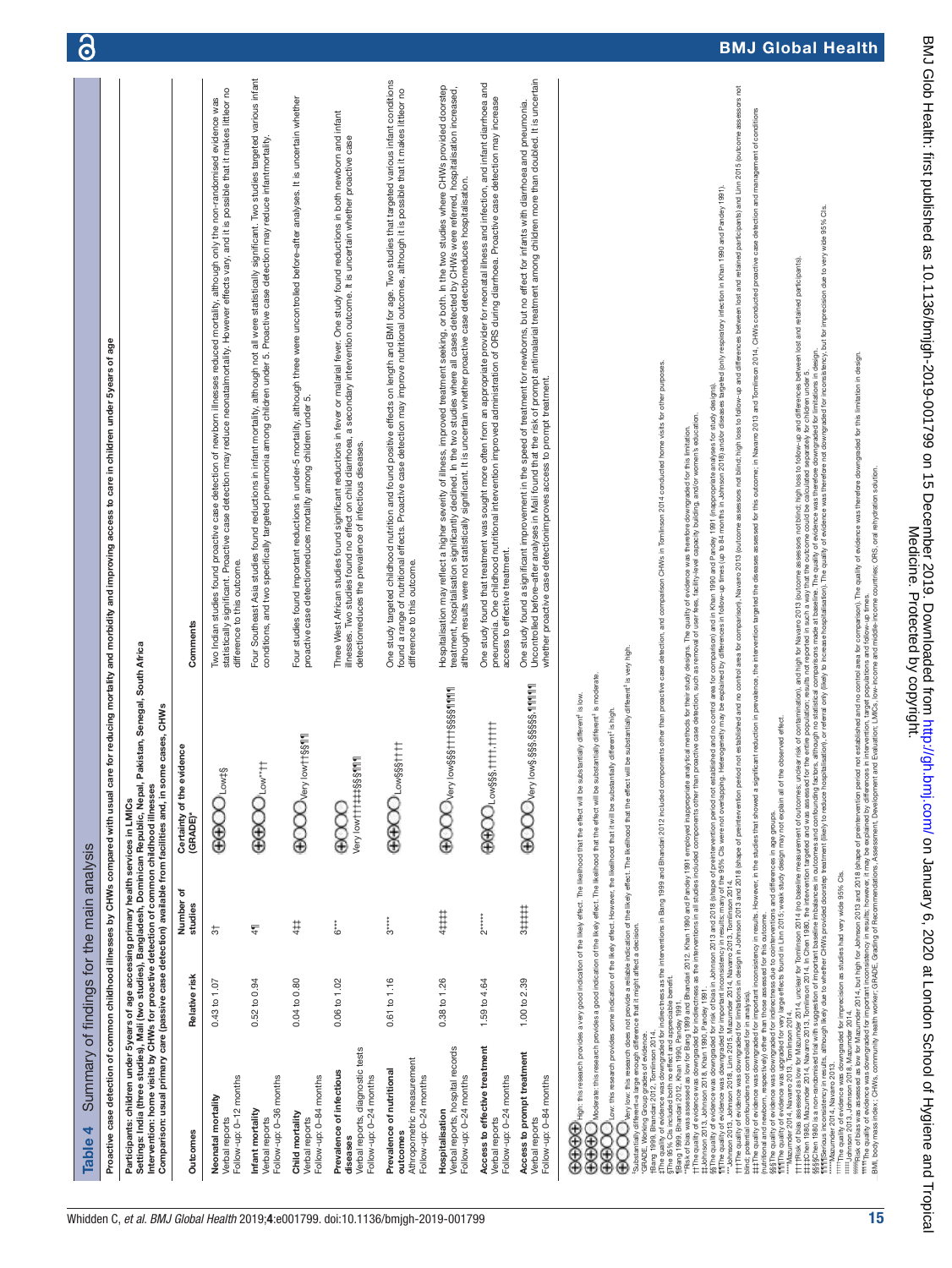[3](#page-8-0); Figures [1 and 2\)](#page-9-0). Risk of bias was higher still where inappropriate analytical methods were employed for the study design.<sup>[50 51](#page-17-7)</sup> Additionally, studies published before the year 2000 did not account for clustering in their analytical approaches.  $4649-51$ 

#### Limitations

Our synthesis of evidence was limited by the small number of eligible studies, and the considerable diversity between them. With only 11 studies included in the main analyses, we were unable to conduct subgroup analyses that would have tested for differences in effectiveness by features in study and intervention design, including setting, CHW characteristics, target populations, diseases detected or frequency of home visits. We could not explore how different health conditions in different transmission settings or health system contexts would have differential impacts on outcomes. We were also unable to assess publication bias due to the limited number of studies. However, our review included large trials reporting statistically non-significant results, so there are no specific reasons for suspecting a high risk of publication bias.

Our synthesis was further limited by inadequate reporting of methods and results in some studies. We had to make some assumptions in order to calculate a principal summary measure for between study comparisons, such as approximating the denominator or postulating the ICC. Features of CHW intervention design and implementation, including CHW recruitment and training, support and supervision and health system integration, were inadequately described. Comparisons were also inadequately described, making it difficult to understand the differences between the two groups. In some cases, it was not clear whether the control included CHWs at all, $^{44}$  what services were offered by control CHWs, including whether they conducted home visits for other purposes, $\frac{904149}{9}$  or whether they received the additional support, such as supervision or payment, offered to intervention CHWs.<sup>45</sup>

As there is no universally adopted terminology or strong indexation in health databases for the concept of proactive case detection, it is possible that some published or unpublished evaluations meeting the inclusion criteria were not identified through the search. There is a large body of evidence for the mortality, morbidity and access to care impacts of comprehensive community-based primary healthcare interventions,<sup>58 59</sup> including household and community integrated management of childhood illness $60-62$  that may include home visits by community-based providers for the purpose of health promotion and education, vital registration and/ or proactive case detection. Some of these studies<sup>[56 57 63](#page-17-18)</sup> may not have been included because insufficient information was available about the role of home visits in disease detection, study designs did not permit comparisons based on workflow and/or study designs were not sufficiently rigorous.

#### Implications for research and practice

The review process to inform the WHO guidelines for optimising CHW programmes found a scarcity of evidence for several areas reviewed, including recruitment and training, supervision and management, and health system integration[.29 64](#page-16-7) Our review synthesising evidence around CHW workflow yielded similar conclusions regarding inadequate reporting of programme characteristics and lack of robust evidence. These features merit further consideration by programme architects and evaluators.

Standardising impact metrics for evaluating CHW programmes would greatly facilitate the synthesis of evidence in this field. Possible impact metrics include mortality among vulnerable groups, morbidity, as measured by disease prevalence, and access to prompt, effective treatment. Researchers should also consider process outcomes that provide an understanding of why and how a complex intervention did or did not work. None of the studies identified through the search provided a comparative costing analysis, or reported adverse effects of the intervention to patients, providers or the health system. These are important data points for practitioners and policymakers designing, implementing and scaling-up CHW interventions.

Finally, given that neonatal mortality is becoming an increasingly large proportion of mortality among children under 5years of age, currently accounting for 45% of under-5 deaths, $65$  a systematic review dedicated to appraising the evidence of the effects of proactive case detection of neonatal conditions by CHWs in LMICs is merited.

#### **CONCLUSIONS**

Proactive case detection by CHWs may reduce child mortality and morbidity and increase access to care. The certainty of this evidence is low due to limitations in study designs, inconsistency in results, indirect measures of effect and important diversity between a small number of included studies. More research is needed on proactive case detection with rigorous study designs, standardised outcomes and measurement, and detail on intervention design and implementation.

#### Author affiliations

<sup>1</sup>Department of Disease Control, London School of Hygiene and Tropical Medicine, London, UK

<sup>2</sup>Division of Parasitic Diseases and Malaria, Centers for Disease Control and Prevention Center for Global Health, Atlanta, Georgia, USA

<sup>3</sup>Philadelphia College of Osteopathic Medicine, Georgia Campus, Suwanee, Georgia, **IISA** 

4 Department of Medical Statistics, London School of Hygiene and Tropical Medicine, London, UK

<sup>5</sup>Malaria Research and Training Center, Université des Sciences des Techniques et des Technologies de Bamako, Bamako, Mali

<sup>6</sup>ZSFG Division of Hospital Medicine, University of California San Francisco, San Francisco, California, USA

Acknowledgements We are grateful to the London School of Hygiene and Tropical Medicine librarians for their tips on devising and executing the search strategy.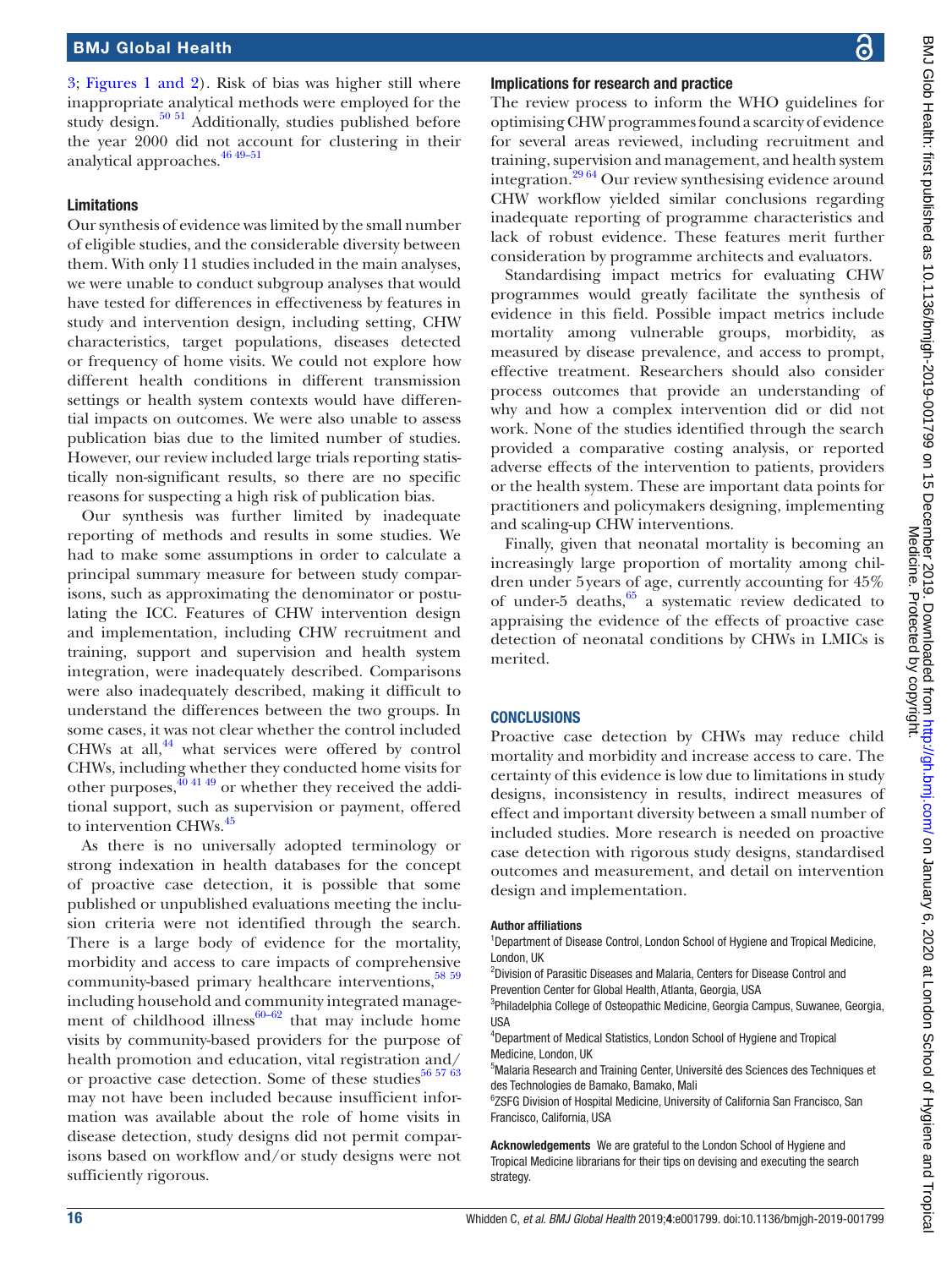Contributors CW designed the study and wrote the protocol with input from JT. JG, BG, DC, KK and ADJ. CW developed and conducted the database searches. CW, JT and JG screened references for eligibility. CW and EW extracted data from included studies and conducted risk of bias assessments. CW analysed and synthesised data, with input from CL, KK, BG and DC. CW, JT and JG conducted GRADE quality assessments for all outcomes. CW drafted the manuscript. JT, JG, CL, BG and DC provided critical intellectual feedback and assisted in revising the manuscript. All authors read and approved the final manuscript.

Funding The authors have not declared a specific grant for this research from any funding agency in the public, commercial or not-for-profit sectors.

Disclaimer The findings and conclusions presented in this report are those of the authors and do not necessarily reflect the official position of the CDC.

Competing interests CW, KK and ADJ are coauthors on one (CW and KK) or two (ADJ) of the studies included in the review.

Patient and public involvement statement No patient or members of the public were involved in this study.

Patient consent for publication Not required.

Provenance and peer review Not commissioned; externally peer reviewed.

Data availability statement No data are available.

Open access This is an open access article distributed in accordance with the Creative Commons Attribution Non Commercial (CC BY-NC 4.0) license, which permits others to distribute, remix, adapt, build upon this work non-commercially, and license their derivative works on different terms, provided the original work is properly cited, appropriate credit is given, any changes made indicated, and the use is non-commercial. See:<http://creativecommons.org/licenses/by-nc/4.0/>.

#### ORCID iD

Caroline Whidden <http://orcid.org/0000-0003-0570-4632>

#### **REFERENCES**

- <span id="page-16-0"></span>1 Rasanathan K, Muñiz M, Bakshi S, *et al*. Community case management of childhood illness in sub–Saharan Africa – findings from a cross–sectional survey on policy and implementation. *[J Glob](http://dx.doi.org/10.7189/jogh.04.020401)  [Health](http://dx.doi.org/10.7189/jogh.04.020401)* 2014;4:020401.
- 2 Boschi-Pinto C, Labadie G, Dilip TR, *et al*. Global implementation survey of integrated management of childhood illness (IMCI): 20 years on. *[BMJ Open](http://dx.doi.org/10.1136/bmjopen-2017-019079)* 2018;8:e019079–9.
- <span id="page-16-1"></span>3 Young M, Wolfheim C, Marsh DR, *et al*. World health Organization/ United nations children's fund joint statement on integrated community case management: an Equity-Focused strategy to improve access to essential treatment services for children. *[Am J](http://dx.doi.org/10.4269/ajtmh.2012.12-0221)  [Trop Med Hyg](http://dx.doi.org/10.4269/ajtmh.2012.12-0221)* 2012;87:6–10.
- <span id="page-16-2"></span>4 Das JK, Lassi ZS, Salam RA, *et al*. Effect of community based interventions on childhood diarrhea and pneumonia: uptake of treatment modalities and impact on mortality. *[BMC Public Health](http://dx.doi.org/10.1186/1471-2458-13-S3-S29)* 2013;13:S29.
- Kidane G, Morrow RH. Teaching mothers to provide home treatment of malaria in Tigray, Ethiopia: a randomised trial. *[The Lancet](http://dx.doi.org/10.1016/S0140-6736(00)02580-0)* 2000;356:550–5.
- 6 Munos MK, Walker CLF, Black RE. The effect of oral rehydration solution and recommended home fluids on diarrhoea mortality. *[Int J](http://dx.doi.org/10.1093/ije/dyq025)  [Epidemiol](http://dx.doi.org/10.1093/ije/dyq025)* 2010;39:i75–87.
- 7 Walker CLF, Black RE. Zinc for the treatment of diarrhoea: effect on diarrhoea morbidity, mortality and incidence of future episodes. *[Int J](http://dx.doi.org/10.1093/ije/dyq023)  [Epidemiol](http://dx.doi.org/10.1093/ije/dyq023)* 2010;39:i63–9.
- 8 Sazawal S, Black RE. Effect of pneumonia case management on mortality in neonates, infants, and preschool children: a metaanalysis of community-based trials. *[Lancet Infect Dis](http://dx.doi.org/10.1016/S1473-3099(03)00737-0)* 2003;3:547–56.
- 9 Theodoratou E, Al-Jilaihawi S, Woodward F, *et al*. The effect of case management on childhood pneumonia mortality in developing countries. *[Int J Epidemiol](http://dx.doi.org/10.1093/ije/dyq032)* 2010;39:i155–71.
- 10 Kalyango JN, Alfven T, Peterson S, *et al*. Integrated community case management of malaria and pneumonia increases prompt and appropriate treatment for pneumonia symptoms in children under five years in eastern Uganda. *[Malar J](http://dx.doi.org/10.1186/1475-2875-12-340)* 2013;12:340.
- 11 Kalyango JN, Rutebemberwa E, Karamagi C, *et al*. High adherence to antimalarials and antibiotics under integrated community case management of illness in children less than five years in eastern Uganda. *[PLoS One](http://dx.doi.org/10.1371/journal.pone.0060481)* 2013;8:e60481–8.
- 12 Mubiru D, Byabasheija R, Bwanika JB, *et al*. Evaluation of integrated community case management in eight districts of central Uganda. *[PLoS One](http://dx.doi.org/10.1371/journal.pone.0134767)* 2015;10:e0134767–13.
- <span id="page-16-3"></span>13 Druetz T, Siekmans K, Goossens S, *et al*. The community case management of pneumonia in Africa: a review of the evidence. *[Health Policy Plan](http://dx.doi.org/10.1093/heapol/czt104)* 2015;30:253–66.
- 14 Rutebemberwa E, Kadobera D, Katureebe S, *et al*. Use of community health workers for management of malaria and pneumonia in urban and rural areas in eastern Uganda. *[Am J Trop](http://dx.doi.org/10.4269/ajtmh.2012.11-0732)  [Med Hyg](http://dx.doi.org/10.4269/ajtmh.2012.11-0732)* 2012;87:30–5.
- 15 Druetz T, Ridde V, Kouanda S, *et al*. Utilization of community health workers for malaria treatment: results from a three-year panel study in the districts of Kaya and Zorgho, Burkina Faso. *[Malar J](http://dx.doi.org/10.1186/s12936-015-0591-9)* 2015;14:71.
- 16 Boone P, Elbourne D, Fazzio I, *et al*. Effects of community health interventions on under-5 mortality in rural Guinea-Bissau (EPICS): a cluster-randomised controlled trial. *[The Lancet Global Health](http://dx.doi.org/10.1016/S2214-109X(16)30048-1)* 2016;4:e328–35.
- 17 Mukanga D, Tiono AB, Anyorigiya T, *et al*. Integrated community case management of fever in children under five using rapid diagnostic tests and respiratory rate counting: a multi-country cluster randomized trial. *[Am J Trop Med Hyg](http://dx.doi.org/10.4269/ajtmh.2012.11-0816)* 2012;87:21–9.
- 18 Yansaneh AI, Moulton LH, George AS, *et al*. Influence of community health volunteers on care seeking and treatment coverage for common childhood illnesses in the context of free health care in rural Sierra Leone. *[Trop Med Int Health](http://dx.doi.org/10.1111/tmi.12383)* 2014;19:1466–76.
- <span id="page-16-4"></span>19 Amouzou A, Hazel E, Shaw B, *et al*. Effects of the integrated community case management of childhood illness strategy on child mortality in Ethiopia: a cluster randomized trial. *[Am J Trop Med Hyg](http://dx.doi.org/10.4269/ajtmh.15-0586)* 2016;94:596–604.
- 20 Amouzou A, Kanyuka M, Hazel E, *et al*. Independent evaluation of the integrated community case management of childhood illness strategy in Malawi using a national evaluation platform design. *[Am J](http://dx.doi.org/10.4269/ajtmh.15-0584)  [Trop Med Hyg](http://dx.doi.org/10.4269/ajtmh.15-0584)* 2016;94:574–83.
- 21 Munos M, Guiella G, Roberton T, *et al*. The independent evaluation of the rapid scale-up program to reduce under-five mortality in Burkina Faso. *Submitted for publication* 2015;94:584–95.
- 22 Hazel E, Bryce J, Bathwater O. On bathwater, babies, and designing programs for impact: evaluations of the integrated community case management strategy in Burkina Faso, Ethiopia, and Malawi. *[Am J](http://dx.doi.org/10.4269/ajtmh.94-3intro1)  [Trop Med Hyg](http://dx.doi.org/10.4269/ajtmh.94-3intro1)* 2016;94:568–70.
- <span id="page-16-5"></span>23 World Health Organization. *Health systems financing: the path to universal coverage*, 2010.
- 24 Jacobs B, Price N. The impact of the introduction of user fees at a district hospital in Cambodia. *[Health Policy Plan](http://dx.doi.org/10.1093/heapol/czh036)* 2004;19:310–21.
- 25 Nabyonga J, Desmet M, Karamagi H, *et al*. Abolition of costsharing is pro-poor: evidence from Uganda. *[Health Policy Plan](http://dx.doi.org/10.1093/heapol/czi012)* 2005;20:100–8.
- <span id="page-16-6"></span>26 Lehmann U, Sanders D. *Community health workers: what do we know about them? the state of the evidence on programmes, activities, costs and impact on health outcomes of using community health workers*. Evidence and Information for Policy WHO, 2007.
- 27 Ofosu-Amaah V. *National experience in the use of community health workers: a review of current issues and problems*. Geneva: World Health Organization, 1983.
- 28 Bhattacharyya K, LeBan K, Winch P, *et al*. *Community health worker incentives and Disincentives: how they affect motivation, retention, and sustainability*. Arlington, Virginia: Published by the Basic Support for Institutionalizing Child Survival Project (BASICS II) for the United States Agency for International Development, 2001.
- <span id="page-16-7"></span>29 Geneva. *Who guideline on health policy and system support to optimize community health worker programmes*, 2018.
- <span id="page-16-8"></span>30 Cochrane Effective Practice and Organisation of Care (EPOC). Epoc resources for review authors, 2017. Available: [epoc.cochrane.org/](epoc.cochrane.org/epoc-resources-review-authors) [epoc-resources-review-authors](epoc.cochrane.org/epoc-resources-review-authors)
- <span id="page-16-9"></span>31 Who/Unicef. *Who / UNICEF joint statement integrated community case management: an equity-focused strategy to improve access to essential treatment services for children*. United Nations Children's Fund, 2012: 8.
- <span id="page-16-10"></span>32 Lewin S, Munabi-Babigumira S, Glenton C, *et al*. Lay health workers in primary and community health care for maternal and child health and the management of infectious diseases. *[Cochrane Database of](http://dx.doi.org/10.1002/14651858.CD004015.pub3)  [Systematic Reviews](http://dx.doi.org/10.1002/14651858.CD004015.pub3)* 2010;94.
- <span id="page-16-12"></span><span id="page-16-11"></span>33 Veritas Health Innovation. *Covidence systematic review software*. 34 Cochrane Effective Practice and Organisation of Care (EPOC).
- *Suggested risk of bias criteria for EPOC reviews*, 2017.
- <span id="page-16-13"></span>35 McKensie J, Ryan R, Di Tianna G. *Cochrane consumers and communication review group: cluster randomised controlled trials*.
- <span id="page-16-14"></span>36 Higgins JPT*et al*. Measuring inconsistency in meta-analyses. *[BMJ](http://dx.doi.org/10.1136/bmj.327.7414.557)* 2003;327:557–60.
- <span id="page-16-15"></span>37 Guyatt GH. *GRADE : an emerging consensus on rating quality of evidence and strength of recommendations*, 2008: 336.
- Cochrane Effective Practice and Organisation of Care (EPOC). Reporting the effects of an intervention in EPOC reviews, 2018.